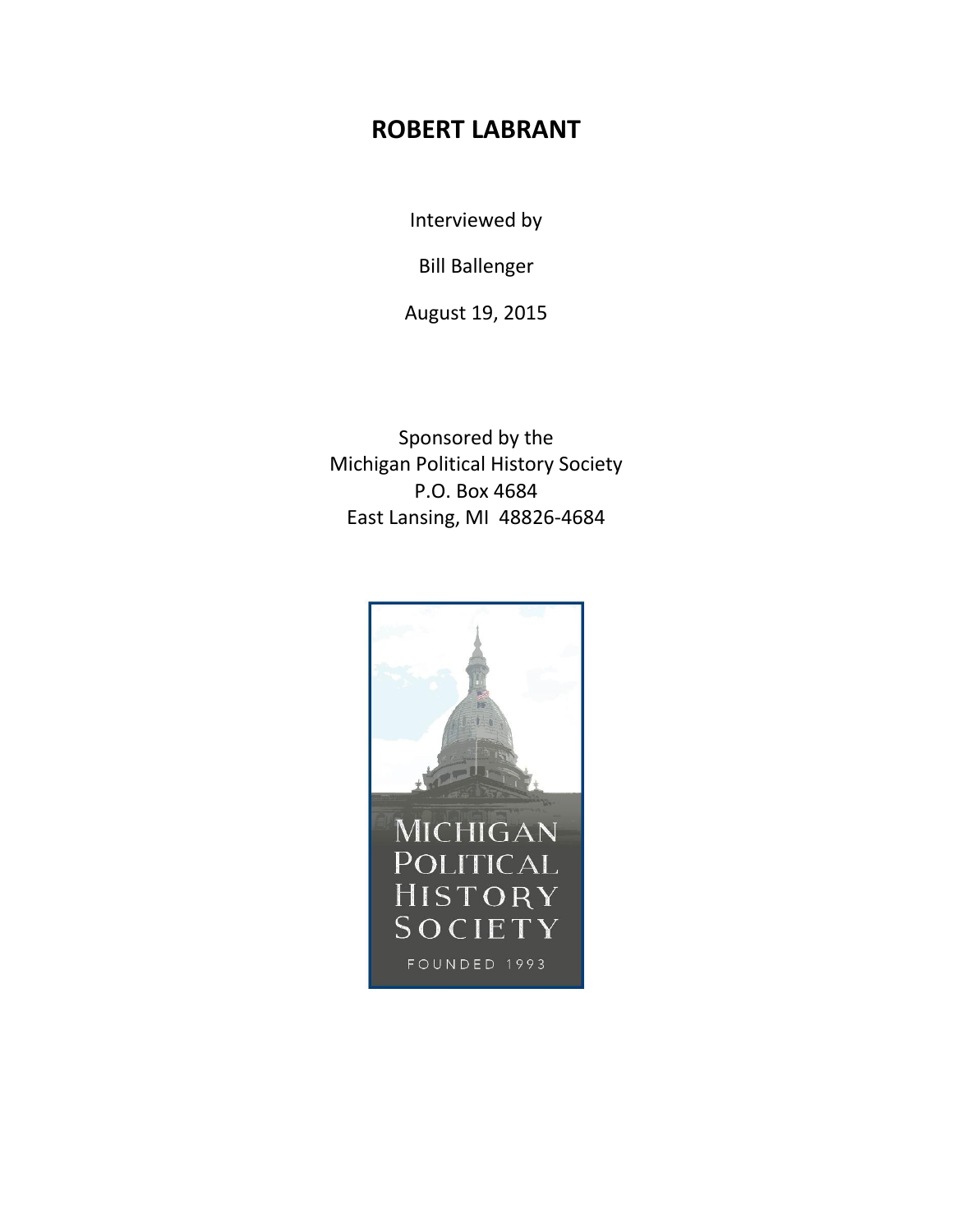- Bill Ballenger This interview is sponsored by the James J. Blanchard Living Library on behalf of the Michigan Political History Society. Our guest is Bob LaBrant, former vice-president and legal counsel for the Michigan Chamber of Commerce – now retired, he says.
- Bob LaBrant Semi-retired.

Bill Ballenger Semi-retired, okay. Let's start out. Weren't you originally a Hoosier and a Badger before you became a Michigander?

Bob LaBrant I was born in Baraboo, Wisconsin, the home of the Ringling Brothers Circus but my parents were living in Gary Indiana at the time. But my mother had had a difficult pregnancy with my older brother and decided to come back to Baraboo and have the same doctor and have the delivery in the same hospital. I grew up in North-West Indiana. We lived in Gary until I was five and then we moved to Hammond, Indiana where I went to high school. I started in kindergarten in Hammond and went all the way through high school and then I went up to Wisconsin to go to college. I graduated from what is now the University of Wisconsin at Stevens Point, and from there, went on to the Army, returned from Vietnam and got a job. My first civilian job was with the Appleton Area Chamber of Commerce. Then I worked for a Wisconsin congressman in DC and then back in the district. Then I went down to Milwaukee to be their Milwaukee Chamber's State Legislative Lobbyist. Then I worked for a political action committee that was headquartered in Washington DC but I was its mid-west regional manager with an office in Milwaukee. It was there that I became acquainted with Michigan and Jim Barrett, and accepted a position with the Michigan Chamber of Commerce back in July of 1977. And I've lived here ever since.

- Bill Ballenger Okay. So you come to Michigan. It's 1977. What did you find not only in Michigan – the political scene – but maybe more importantly, the Michigan Chamber of Commerce: how they operated, what kind of organization they had been up until that time, and what maybe needed to be done to turn things around, in your view?
- Bob LaBrant Well, when I was considering whether to come to Michigan, I did take a look at the political landscape of Michigan and although there was a Republican governor, almost all the other officials, statewide officials, were Democrats. The state legislature was dominated by the Democrats. After all, Michigan was the home of the UAW and organized labor was extremely important in Michigan politics. What I considered in coming to Michigan was, we had a brand new campaign finance law that went into effect just the month before I came. And I knew that would give the business communities some opportunities to begin to organize political action committees. And I had some experience doing that in Wisconsin and I thought I could emulate that and replicate that in Michigan.
- Bill Ballenger And so what did you encounter in your first election cycle in Michigan, which I think would have been 1978?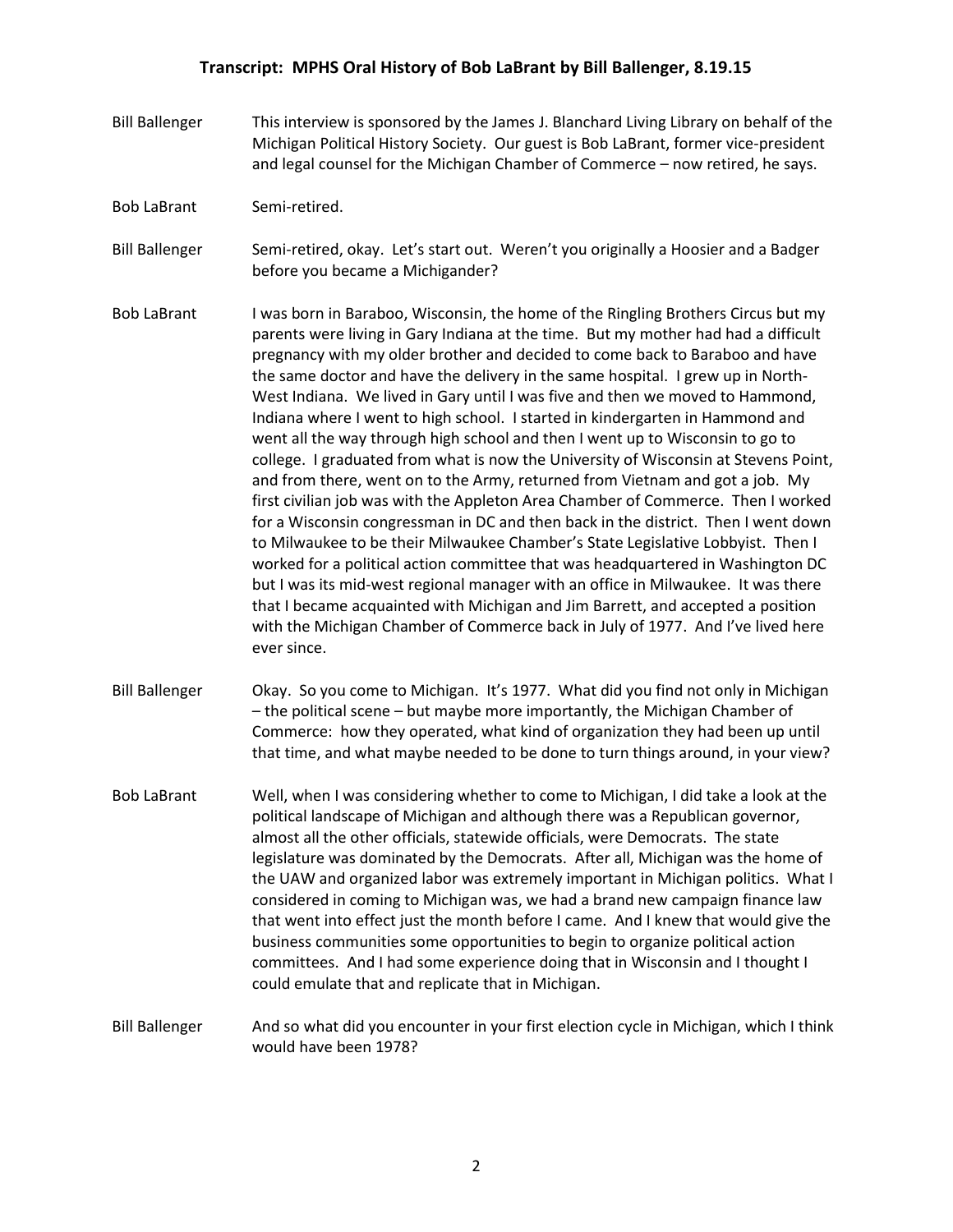- Bob LaBrant Well in 1978, almost everything that could possibly be on the ballot, except for the presidency, was on the ballot. Bill Milliken was running against Bill Fitzgerald for governor. You had the other statewide constitutional offices up for election, all the congressional seats…
- Bill Ballenger U.S. Senate.

Bob LaBrant …the U.S. Senate. Bob Griffin was off-again, on-again in that race, and then was challenged by Carl Levin. We had both the House and the Senate up for election. And then something that was unique – well I found unique – because I didn't have any experience with statewide ballot question proposals in Wisconsin. In Michigan in that election, we had eleven ballot questions. That's the largest number of ballot questions in Michigan history, then and since. One of the questions was this automatic question that has been part of the Michigan political scene since 1850, and every sixteen years the voters of the state of Michigan are asked the question, "Shall we convene a call for a new constitutional convention?" And so, in 1978, that was the first time that that question was automatically on the ballot following the implementation of the 1963 Michigan Constitution. So I got involved in that particular ballot question and served as the treasurer of the committee. And also that year, I was the treasurer of the Headley Tax Limitation Amendment committee. And that was an experience that probably stood me well in getting to know a number of people around the state while those two campaigns were going on.

- Bill Ballenger Yeah, "Headley" was actually one of only a number of tax proposals. Headley was the only that passed.
- Bob LaBrant Yeah. Bob Tisch, who was the Shiawassee County Drain Commissioner, and I had somehow managed to plunk myself and my family down, in Perry, Michigan, so he was actually our drain commissioner. I don't know if I ever had any conversation with the guy up to that point in time. He put together a kind of a ragtag band of people and they got the necessary signatures to get the "Tisch Amendment" on the ballot. Actually that was the best thing to ever have happened to the Headley Amendment because that issue had been on the ballot in 1976 and was defeated. Bill Milliken had opposed it back in 1976 but in the intervening time you had Prop 13 out in California…

Bill Ballenger Property tax cut.

Bob LaBrant …property tax cuts. So in 1978, the leadership of this tax limitation amendment was taken over by Dick Headley who at the time was the president of the Alexander Hamilton Life Insurance Company. In his background he had actually been the national president of the Jaycees and had been active with the Romney presidential campaign and things like that. So he gave it a lot of credibility and Bill Milliken actually endorsed the proposal because the Tisch proposal was so much more radical. Actually the Headley Amendment looked like it was the moderate proposal and somehow squeaked out, I think, 52% of the vote.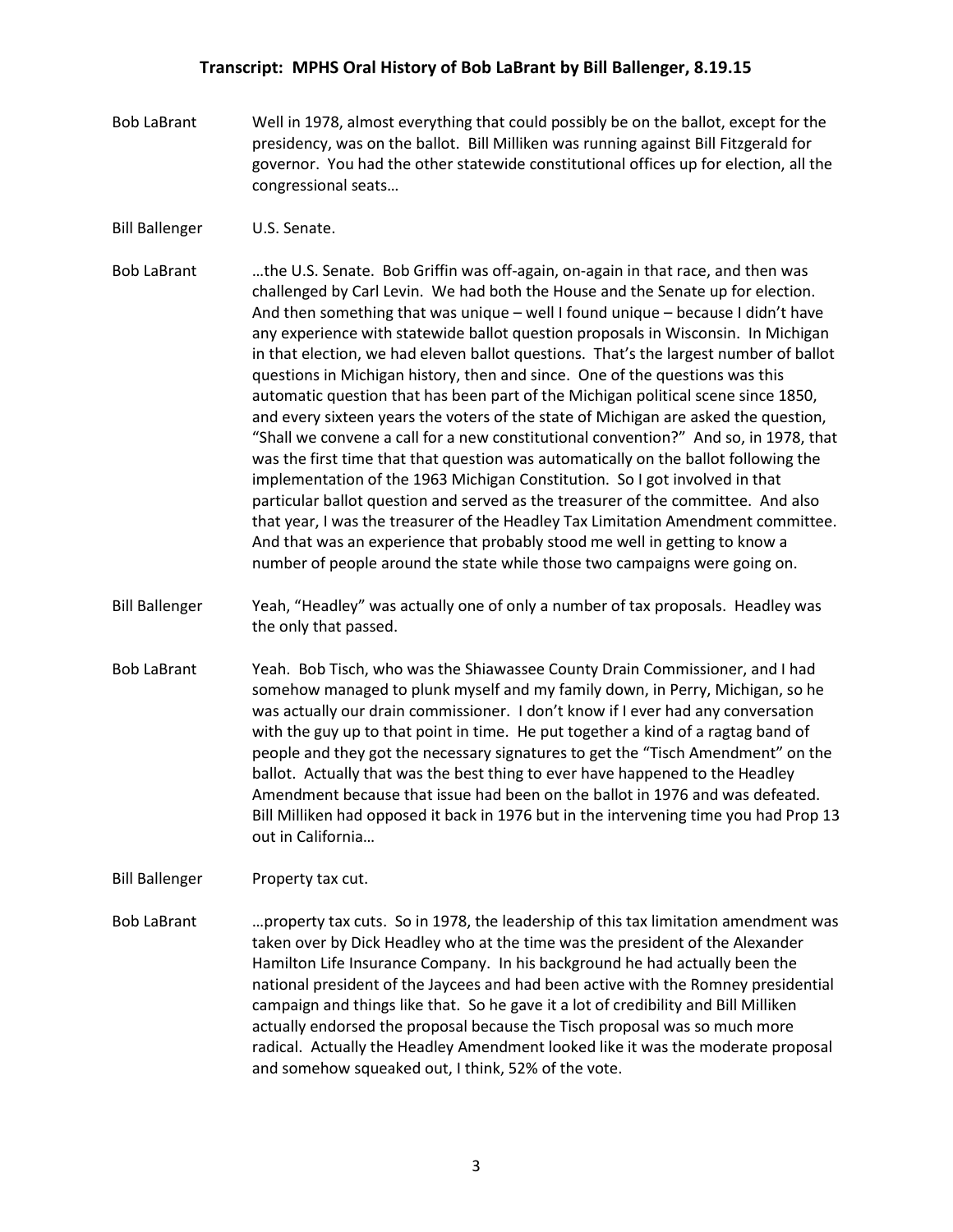Bill Ballenger What did you learn overall from the '78 campaign - I mean going forward and secondly, what about the Chamber as an organization as it existed up until that time, did it start to change under perhaps your guidance and your advice?

Bob LaBrant Well, let's talk first about '78. I came away with a couple of lessons out of the '78 election. The first was that although Bill Milliken won in a near landslide over Bill Fitzgerald, Republicans did quite poorly as far as the state legislature was concerned. In 1978, I think the Democrats won 70 seats in state House of Representatives to just 40 for the Republicans. And in the state Senate which had already been 24 Democrats, 14 Republicans; that margin remained the same. And so the takeaway from the 1978 election was that we needed to find a way to get involved in the redistricting process because the Hatcher-Kleiner Plan from 1972 was just killing Republicans. That was a very artfully-drawn map that guaranteed Democratic control of the House and the Senate for that entire decade. And so that's the principle takeaway that I came away from '78 with.

> More to the point on the Michigan Chamber of Commerce: The Michigan Chamber of Commerce was perhaps one of the youngest state Chambers of Commerce in the nation. It was not organized and established until 1959. Then you had many local chambers of commerce that were probably had been established back in the 1800's. I'm sure the Detroit Chamber has its origins back maybe even pre-civil war. So, when the Michigan Chamber of Commerce got organized, I find it a little ironic that a number of people in the business community thought that the Michigan Manufacturers Association was much too Republican and they needed another voice for the business community that maybe could talk to Democrats and have some influence with Governor Soapy Williams and things like that. The first person who was chosen to be the president of the Michigan Chamber of Commerce was a gentleman by the name of Harry Hall. He had had a very successful career in chamber management. He had run the Minneapolis Chamber of Commerce. He had been the head of the Dayton, Ohio Chamber of Commerce before he accepted the presidency of the Michigan Chamber. Harry was the president of the Michigan Chamber for the next 17 years. During that time period the Michigan Chamber of Commerce did some lobbying but for the most part it didn't play that active a role in the public affairs in the state. Harry liked to write and I think probably penned a number of op-eds, and of course the chamber had its own magazine and he would probably pontificate in that publication. But change I think was coming with the Michigan Chamber of Commerce when in 1976 Jim Barrett who had been a vicepresident at the Michigan Chamber of Commerce under Harry Hall, was selected to be the new president of the Michigan Chamber. What was unique about Jim was that he was only 33 years of age when he became president of the Michigan Chamber of Commerce. Jim, I think, had a vision that for the Michigan Chamber of Commerce to be effective, it had to be involved in the political arena. And with the enactment of the Michigan Campaign Finance Law, and having provisions in that that allowed the business community to establish and operate political action committees or as the statue says, "seperate segregated funds," the vehicle was there to begin to organize the Michigan business community. I was fortunate that when he hired me he had that expectation and frankly allowed me wide leeway to implement that vision for the Michigan Chamber.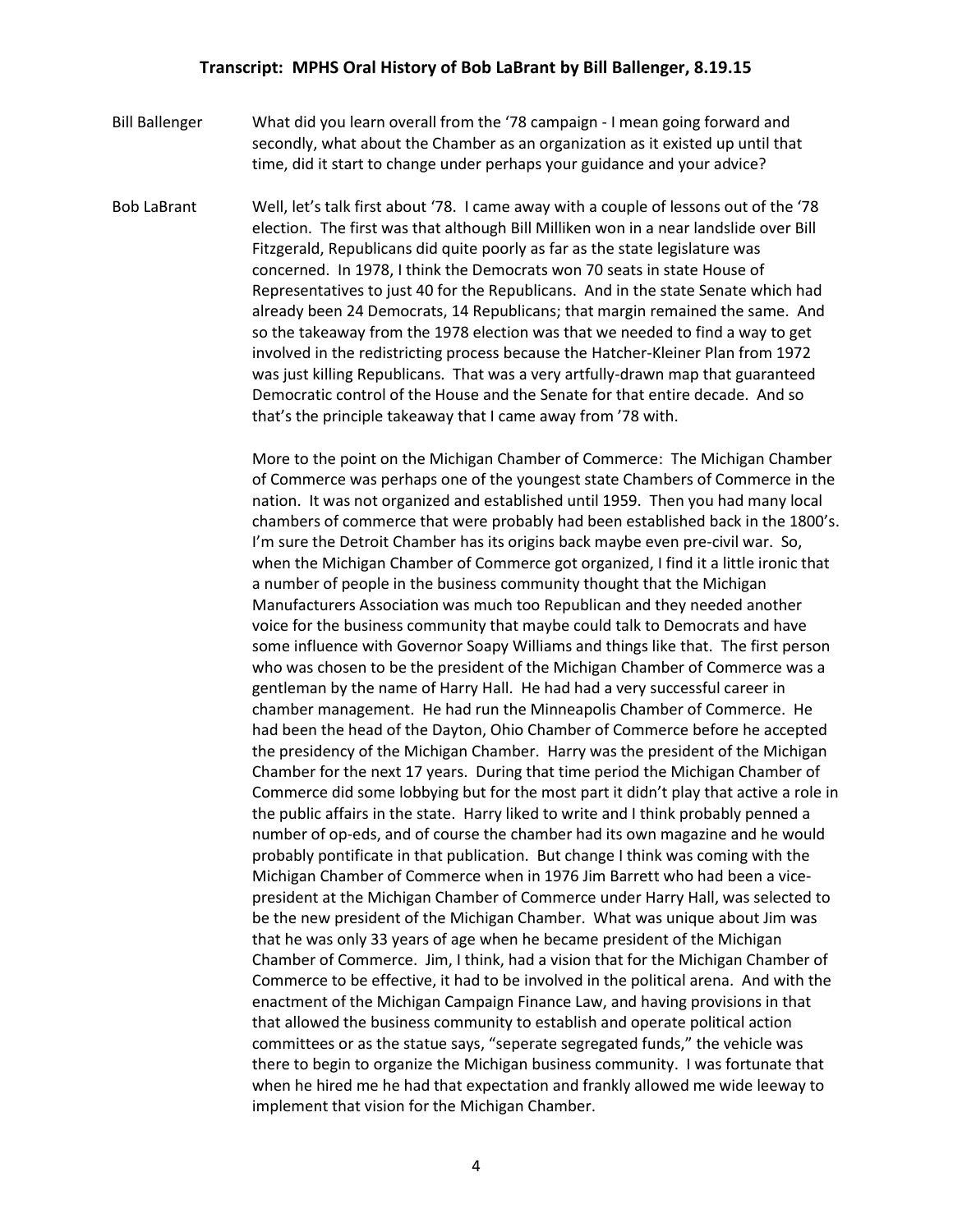Bill Ballenger So you came in, hired in essence, I guess, by Jim Barrett.

- Bob LaBrant I was his first professional hire.
- Bill Ballenger Okay and he gave you your head and lead and you could do whatever you want, really, within reason. And what were the first challenges beyond the new campaign finance law? I mean, what were some of the things that you started to do or were done by you and with others in the Chamber over the next, let's say, decade?
- Bob LaBrant Well the first thing, I tried to become a student of that Michigan Campaign Finance Law so I knew it inside out. And one of the things that I decided very early on is that the contribution limits in the Michigan Campaign Finance Law were reasonably low. One political action committee could only contribute \$2,500 to a candidate in the primary and another \$2,500 in the general election. For the state Senate it was \$4,500 per election. I knew then and there that one large monolithic business pack was not going to change Michigan politics. What we needed to do was proliferate the number of political action committees on the business side in Michigan so that we could compete against organized labor. Organized labor had some real advantages in the political arena back in 1978. Number one is that they didn't have to go out and ask people to make a voluntary personal contribution out of their disposable income to contribute to the political action committee. They could take mandatory union dues in dollars and then make those contributions to candidates for state legislative and statewide office. Now, it was more difficult for the business community to raise dollars because we would have to number one, go to management employees or members and ask them to make a voluntary personal contribution to the political action committee. That led me then to say what we needed to do, initially, was to form a whole lot of PACs. And so, I put together three PAC kits. I had a PAC kit for corporations. I had a PAC kit for trade associations. I had a PAC kit for chambers of commerce. And I ran around the state and held workshops on how to form a political action committee. And I had all the forms and resolutions and bylaws and checklists to do that. And a lot of those workshops I took Colleen Engler along with me. She was the Manager of Economic Education at the Michigan Chamber. Her husband at the time was John Engler, a state representative, soon to run for the state Senate. And she had been a state representative from Bay City and then was defeated in the 1976 election by Jim Barcia who would go on to further legislative service and then in Congress and then back to the Legislature. And Colleen at the luncheon following the workshop, she'd basically tell the war stories on her campaign against Barcia and how labor basically had her defeated and had Jim Barcia elected. So we did that, in a number of communities. I even took the road show up to the UP. We had our workshop in Escanaba, a workshop in Marquette, at Northern Michigan...

Bill Ballenger Were these generally chambers of commerce? Were they the core of the people that you met with?

- Bob LaBrant No actually the core was people that were likely to be the new PAC managers.
- Bill Ballenger Okay. Were they politically oriented, politically engaged, thought about it?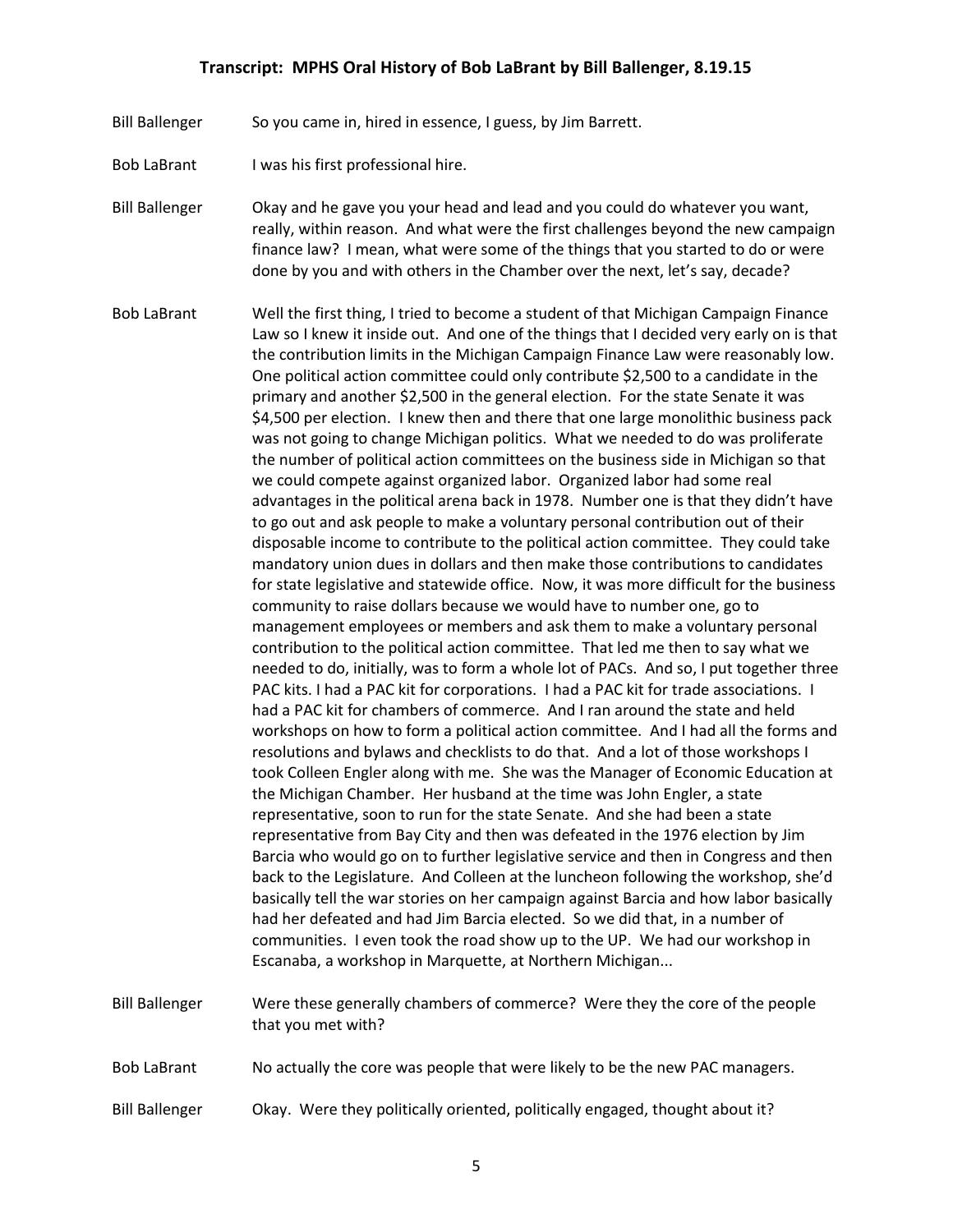- Bob LaBrant Well, some of them had thought about it. They knew they were going to get that responsibility.
- Bill Ballenger So you kind of put this together on a local level from scratch almost, built it up.
- Bob LaBrant Yeah. Now, I did not try to go out and form a chamber PAC network. That would come later after 1981. But the initial one was to try to get corporations to form PACs and get trade associations to form PACs. And then by November or December of '78 the number had begun, really, to proliferate. And we had well over 100 PACs established by that time. So I then put together an entity that we called the PAC Exchange Council. And we took all of these people that had these new PAC responsibilities thrust upon them and we would share with them information, ideas, techniques. And then, they would have somebody to call if they had questions. And that's one thing I always tried to do in my career – I always tried to make me the expert. I didn't want to be there just to pour coffee. I wanted to be there to be the knowledgeable one so that people would call me and ask questions on things like that.
- Bill Ballenger So, how much more money did you see the Chamber in some way, shape or form being able to amass and spend let's say in the first half dozen years after you arrived here? Let's say by the Reagan-Mondale presidential race in '84. How much…
- Bob LaBrant Well, it's night and day. The first election cycle, all these business PACs probably collectively raised about \$1.2 million.
- Bill Ballenger In '78?
- Bob LaBrant In '78. Remember by '84 we had already had the recall elections in Macomb and Oakland County. We had the special elections early in 1984, January I think of '84, to fill those recall-created vacancies. And I know that the business community responded very well. And by that time I had put together a network of fifty-five local chamber packs. Some would raise just \$500, but some would raise \$5,000 and some would raise \$15,000. And collectively, those local chamber PACs put in \$35,000 along with the Michigan Chamber into Kirby Holmes' Senate race and Rudy Nichols' Senate race to bring about a new majority in the state Senate.
- Bill Ballenger So by, let's say the mid '80s or the '90s, how much were all these groups spending compared to the 1.2 million they spent back in '78?
- Bob LaBrant Oh, probably three times the amount.
- Bill Ballenger Three times as much. Okay, the other thing, of course that you were starting to do was declaratory rulings. You were asking for…
- Bob LaBrant Well, the Michigan Campaign Finance Law made provisions that an interested person could ask for a declaratory ruling from the Secretary of State as to a proposed course of action, and then, the Department was required to respond. The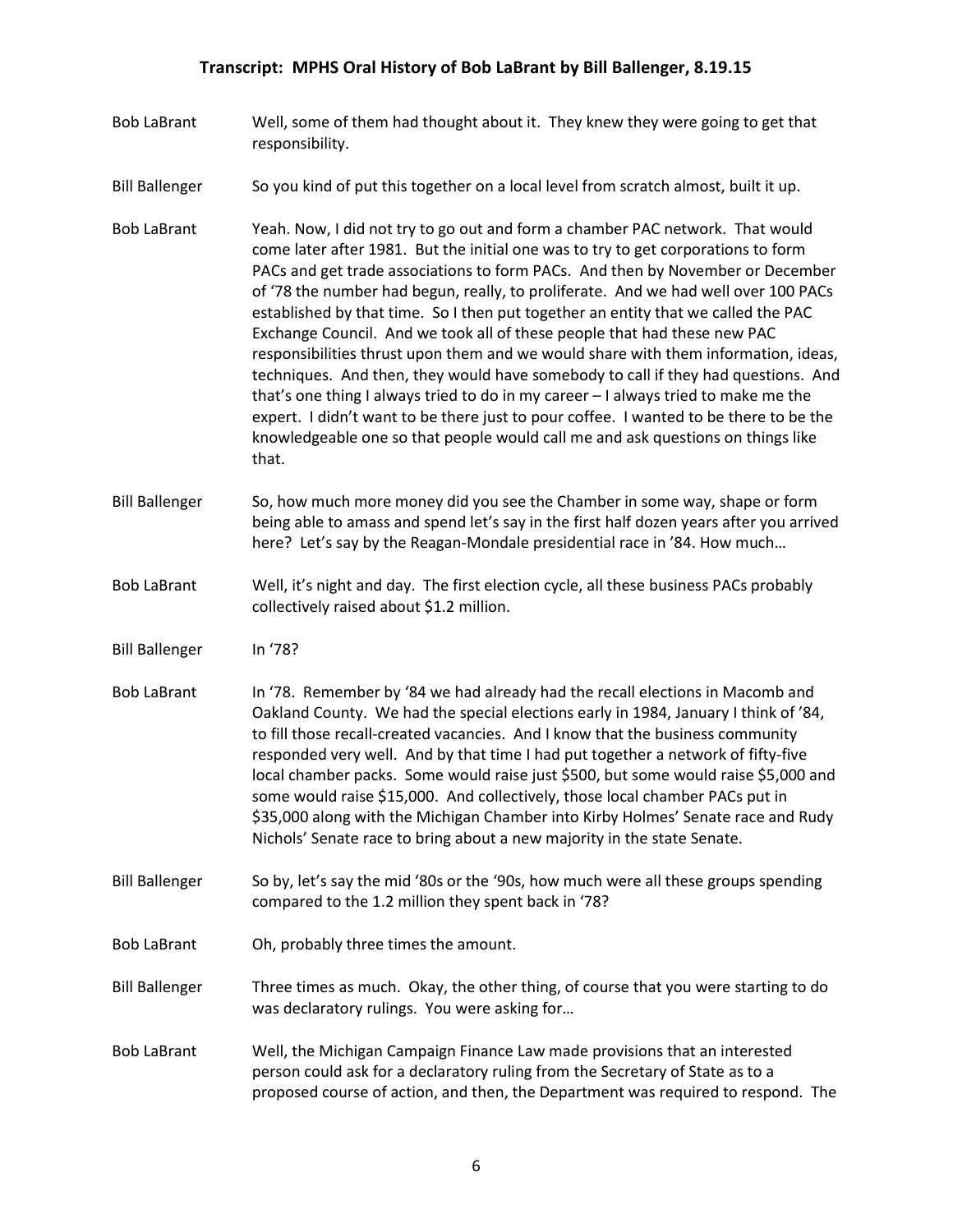Department also in lieu of issuing a declaratory ruling, they could also issue an interpreted statement. It wouldn't be binding upon the Department but at least it would give you their thinking. And so, what I tried to do was shape the Michigan Campaign Finance Law administratively by asking the right questions at the right time through declaratory rulings and later interpretive statements. Later on in our discussion I'll talk about how my request for interpretative statements on PAC payroll deduction by public bodies, basically led to a state Supreme Court decision, and then later, the codification of that state Supreme Court decision in the Michigan compiled laws. But back in 1979 and 1980, all the way up till the Republicans gained control of the state Senate in 1984, the chances of changing the Michigan Campaign Finance Law legislatively was pretty hit or miss. Most of the legislative changes that we made really were to kind of ease the administrative burden placed upon these new PAC managers. Also, I wanted to change a couple of provisions of the campaign finance law because I just didn't like its impact on the Michigan Chamber's PAC. When I came to Michigan, Barrett said, "You can do anything you want with this PAC, pretty much, except change its name." And he said, "We spent almost a whole board meeting going over a name for the Michigan Chamber's political action committee." And instead of calling it the Michigan Chamber's Political Action Committee, they called it MichBUSPac. Buspac, B-U-S. And I looked at that and I said, "This looks like it's a PAC for some bus company." And he says, "Well, we're not changing it." And so then I was able to get some legislation enacted that required that the name of the sponsoring organization had to be included in the name of the political action committee. So then it was the Michigan Chamber Political Action Committee and the state Chamber PAC was the...

- Bill Ballenger So the legislature cooperated in getting the name changed better than your own chamber did. Well, did you get the feeling as you moved forward that the Democrats and organized labor, were catching on to what you were trying to do? Was there any pushback from them? Because you were taking a different approach. You were using the Campaign Finance Act. You were asking for interpretive statements. I realize that act didn't exist, I guess, before '76 or '77. But I would think that they would have been a little worried?
- Bob LaBrant Well, we had to fight a battle as early as I think, 1980. Secretary Austin attempted to promulgate some administrative rules that were fairly restrictive. And I had learned from my Wisconsin experience that when somebody is trying to promulgate administrative rules against you, you sue the bastard. And so I remember probably the first lawsuit called Michigan Chamber of Commerce v. Austin was a lawsuit basically challenging administrative rules that Richard Austin was trying to promulgate to restrict separate segregated funds, under the Campaign Finance Law.
- Bill Ballenger So as time goes on, what do you see as the key dates and occurrences politically, and in terms of campaign finance and everything you were trying to do at the chamber, as the 1980s rolled along? I mean you are going election through election…
- Bob LaBrant The first thing I think was in early 1982 there was a special election to fill Billy Hoffman's seat in the state Senate. He had resigned his seat to become a lobbyist,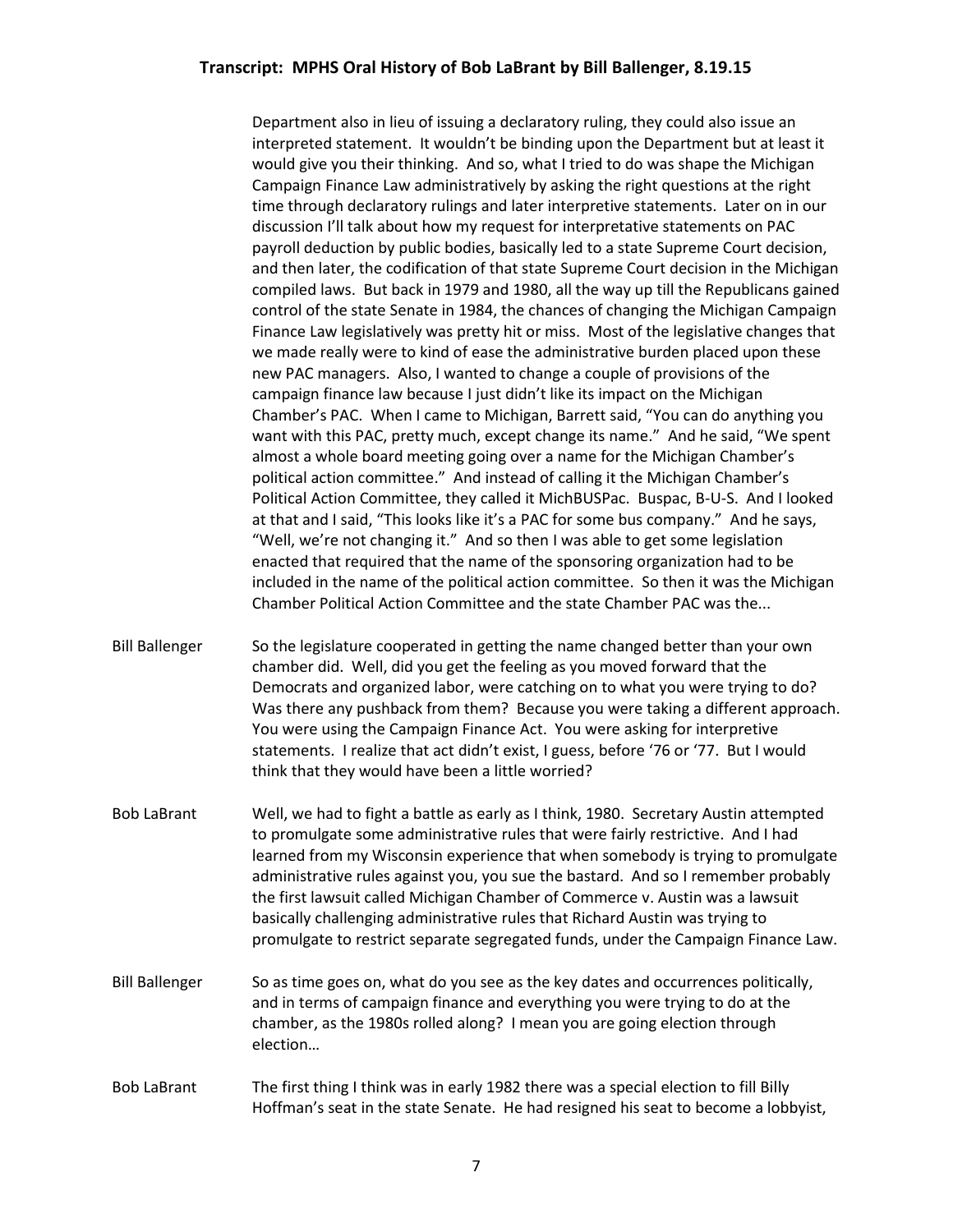and that provoked a… It was an overwhelmingly Democratic district. It was like Hazel Park, Ferndale, a little bit of Royal Oak and Troy. It was a Democratic district. And we had just fought a major battle in the Legislature on workers compensation. And Gary Vanek, who was the state representative from Royal Oak was running in this Democratic primary. And he had voted against the workers compensation reform package, and he got the endorsement of the MEA, the UAW, and the AFL-CIO. Dana Wilson, another Democratic state representative from Hazel Park was running in that special primary election to fill Billy Hoffman's seat. And he was smart enough to know, "Hey, if I vote for these work comp reforms, then there's a bunch of PACs out there that might support me." And we did. The business PACs and the first stirrings of this local chamber PAC network, got involved in that Democratic primary, and Gary Vanek lost that race to Dana Wilson. And that I think showed organized labor that maybe these business PACs were going to be a substantial challenge. And in 1982, the threat that organized labor had put out, that any Democrat who voted for these worker compensation reforms, you know, "We'll go after ya in Democratic primaries." Well they failed against Dana Wilson and also in August of '82 they failed in most of the Democratic primaries. They had a few wins, but not many. And the business community was there through these new political action committees to help even up the odds.

Bill Ballenger Okay, and the other thing you eluded to a minute ago, and you wanted to come back to, what really kicked in in '82, was reapportionment. I'd like you to talk about that, exactly what your role was, the Chamber's role, and what happened in 1982?

Bob LaBrant My first involvement with redistricting was back in 1979. I was part of a study group that Senator Bill Sederburg, a senator from East Lansing, put together on redistricting. And frankly, for me it served as a tutorial on how redistricting works and the law of redistricting and things like that. With a friend of mine, a state Senate staffer at the time, Al Mann, who would later go on to be a pollster for Marketing Resource Group, he and I, put out a publication that we called the "Citizens Redistricting Plan." And it talked about having an acceptable population margin and then keeping counties, cities and townships together. And so that was my initial involvement with redistricting. In 1982 Michigan had a Commission on Legislative Apportionment that was to do state legislative redistricting. It was made up of four Republicans and four Democrats from four different geographical areas of the state – and it always deadlocked. And because it always deadlocked the state Supreme Court would be thrust into the position of choosing a plan submitted by one or more commissioners that was the most constitutional. Tom Brennan, when he was on the Supreme Court, wrote an opinion: "The constitutionality is like is like pregnancy. Either you are or you ain't." One of the first forays I had into judicial elections came in the 1980 election and I knew that Mary Coleman was up for election that year. And so the Michigan Chamber's PAC actually made a contribution to her. It wasn't a substantial amount but it was the first time we had ever made a Supreme Court contribution, and I knew that she was likely to be the key to developing some sort of consensus on redistricting. And in 1982 Mary Coleman was in fact the chief justice and then a…

Bill Ballenger But it was still, wasn't it still a democratic-controlled court at that point?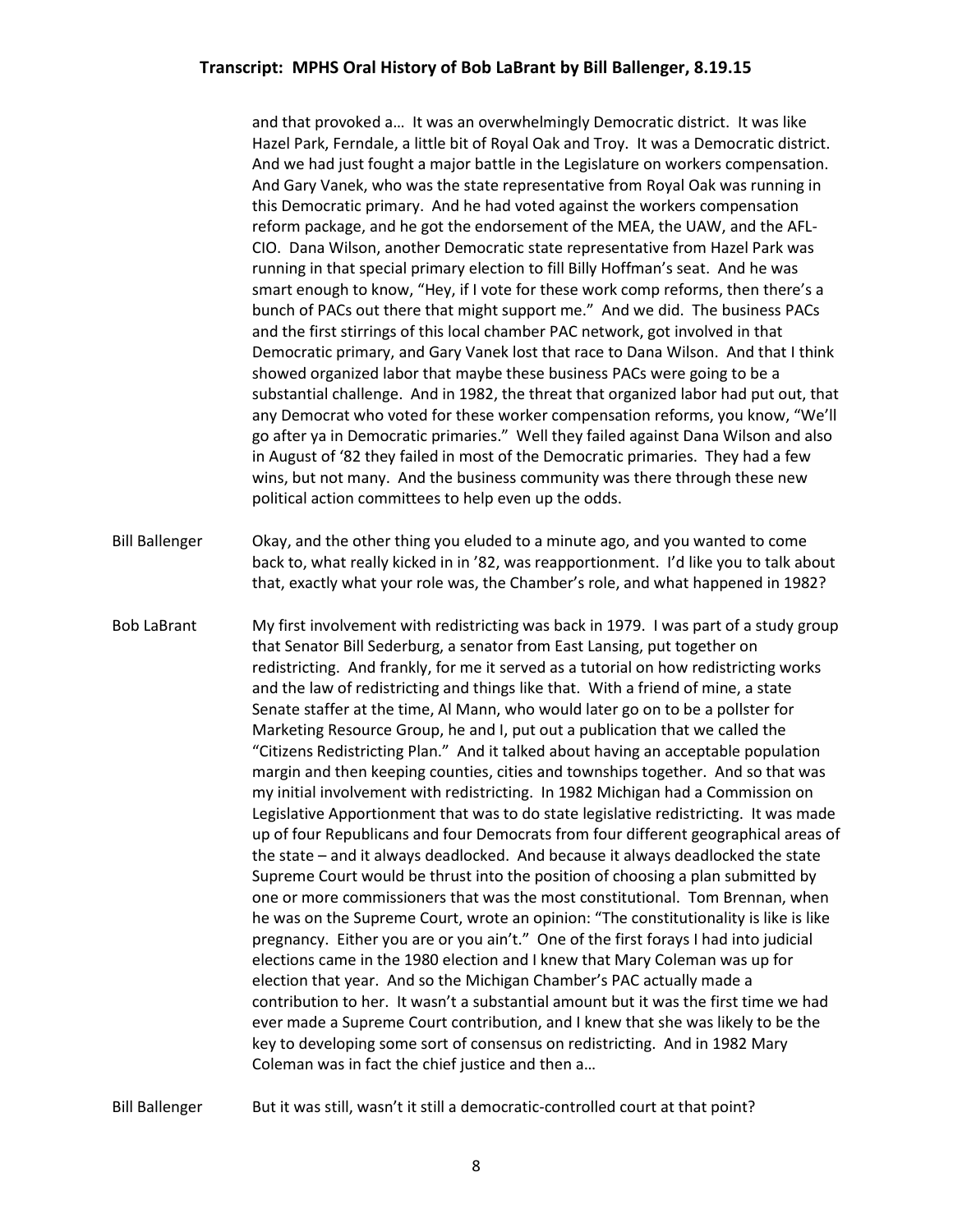| <b>Bob LaBrant</b>    | Well really it was three, three and one.                                                                                                                                                                                                                                                                                                                                                                                                                                                                                                                                                                                                                                                                                                                                                                                                                                                                                                                                                                                                           |
|-----------------------|----------------------------------------------------------------------------------------------------------------------------------------------------------------------------------------------------------------------------------------------------------------------------------------------------------------------------------------------------------------------------------------------------------------------------------------------------------------------------------------------------------------------------------------------------------------------------------------------------------------------------------------------------------------------------------------------------------------------------------------------------------------------------------------------------------------------------------------------------------------------------------------------------------------------------------------------------------------------------------------------------------------------------------------------------|
| <b>Bill Ballenger</b> | With Charles Levin.                                                                                                                                                                                                                                                                                                                                                                                                                                                                                                                                                                                                                                                                                                                                                                                                                                                                                                                                                                                                                                |
| <b>Bob LaBrant</b>    | Now Charles Levin was the "one."                                                                                                                                                                                                                                                                                                                                                                                                                                                                                                                                                                                                                                                                                                                                                                                                                                                                                                                                                                                                                   |
| <b>Bill Ballenger</b> | Yeah.                                                                                                                                                                                                                                                                                                                                                                                                                                                                                                                                                                                                                                                                                                                                                                                                                                                                                                                                                                                                                                              |
| <b>Bob LaBrant</b>    | He was the independent                                                                                                                                                                                                                                                                                                                                                                                                                                                                                                                                                                                                                                                                                                                                                                                                                                                                                                                                                                                                                             |
| <b>Bill Ballenger</b> | Yes.                                                                                                                                                                                                                                                                                                                                                                                                                                                                                                                                                                                                                                                                                                                                                                                                                                                                                                                                                                                                                                               |
| <b>Bob LaBrant</b>    | although he shares a famous last name with Carl and Sander and votes pretty<br>much like a Democratic justice.                                                                                                                                                                                                                                                                                                                                                                                                                                                                                                                                                                                                                                                                                                                                                                                                                                                                                                                                     |
| <b>Bill Ballenger</b> | Right.                                                                                                                                                                                                                                                                                                                                                                                                                                                                                                                                                                                                                                                                                                                                                                                                                                                                                                                                                                                                                                             |
| <b>Bob LaBrant</b>    | On this issue we would find that                                                                                                                                                                                                                                                                                                                                                                                                                                                                                                                                                                                                                                                                                                                                                                                                                                                                                                                                                                                                                   |
| <b>Bill Ballenger</b> | He was willing to be reasonable.                                                                                                                                                                                                                                                                                                                                                                                                                                                                                                                                                                                                                                                                                                                                                                                                                                                                                                                                                                                                                   |
| <b>Bob LaBrant</b>    | Yeah, and we also had another Democrat on the Supreme Court that had been<br>punished by the Democrats, and that was Thomas Giles Kavanagh. He had voted<br>against the Democratic plan in 1972, this Hatcher-Kleiner plan that I talked about.<br>And so when he was up for re-election the next time, I think it was in '76, the<br>Democratic state convention nominated Roman Gribbs for the Supreme Court. Well<br>Thomas Giles Kavanagh filed an affidavit of incumbency, got his name on the ballot,<br>and was re-elected to the court. So there were a number of people that basically<br>wanted to get the state supreme court out of this political thicket.                                                                                                                                                                                                                                                                                                                                                                            |
| <b>Bill Ballenger</b> | So you had a chance in '82 with the court that you didn't have in '72, or for that<br>matter, long before you came to Michigan, '64 when you had a Democratic Supreme<br>Court. And they always seemed to pick the Democratic map that was drawn and<br>given to them. But finally in '82, what happened?                                                                                                                                                                                                                                                                                                                                                                                                                                                                                                                                                                                                                                                                                                                                          |
| <b>Bob LaBrant</b>    | Well, time ran out. The 180 days had expired. And the commission was prepared to<br>submit a Republican and a Democratic plan to the court. And the court basically<br>sent a communication back to them and said, "We want you to brief the issue of<br>whether in fact with all of these U.S. Supreme Court decisions, that in fact, this<br>Commission on Legislative Apportionment is any more, and the other previsions in<br>the constitution that provided for, let's say the Senate on an 80 to 20 ratio of area<br>to population, whether they survive." And so the briefing was done. The state<br>Supreme Court basically ruled unanimously that the Commission on Legislative<br>Apportionment was invalid, "But in the interest in continuity of elections, we're<br>going to appoint a special master to draw a plan for House and Senate districts. And<br>then we'll give the Legislature this date certain, sometime in early May, to pass a<br>plan that would be given immediate effect - meaning a two-thirds vote in both the |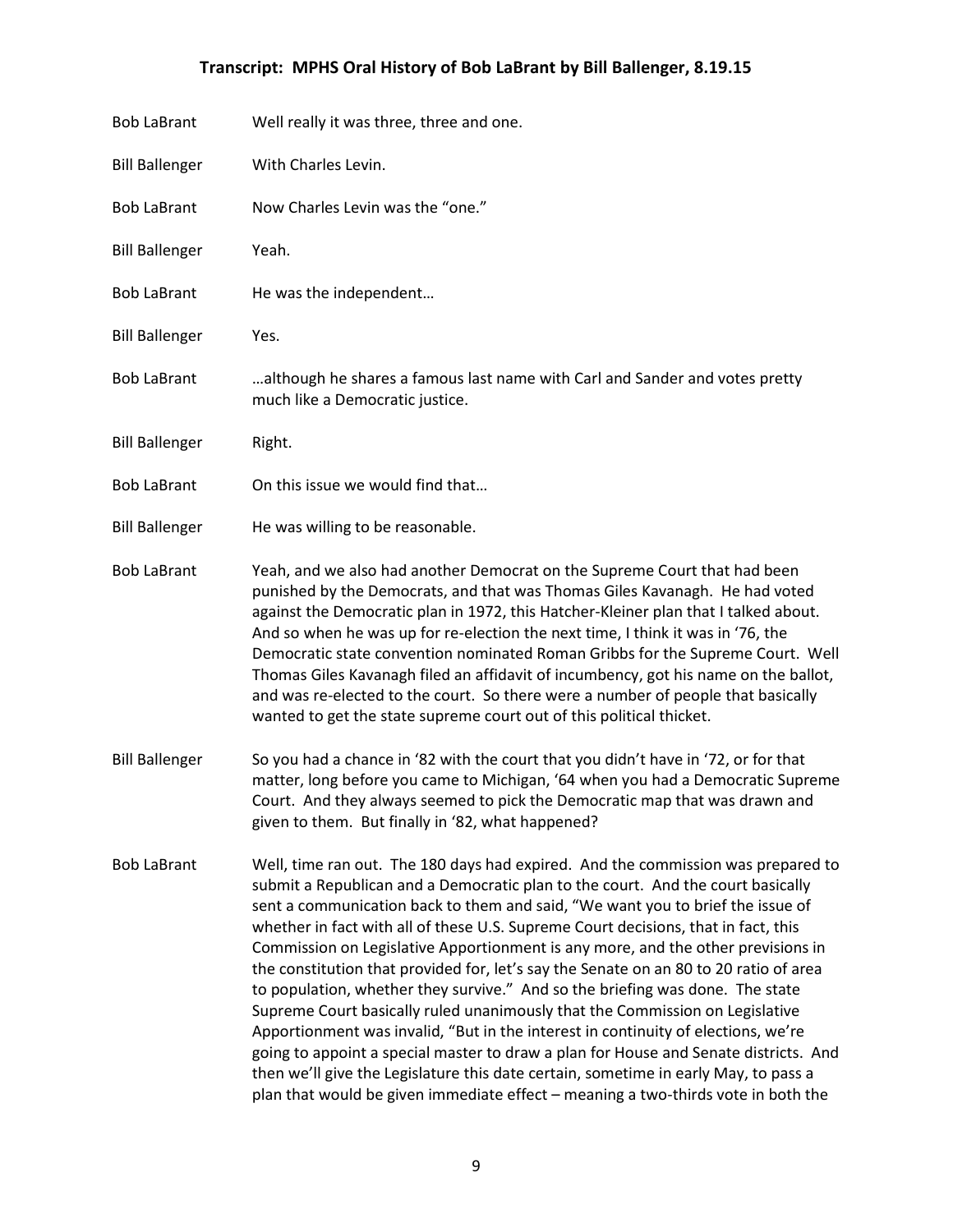House and Senate – and the governor sign it, and only then will we let the legislative plan go into effect." Otherwise, this plan that Bernie Apol, who was a recentlyretired director of elections, the plan that he draws and will submit to the court in advance of this deadline, will go into effect. Well when Bernie Apol did his plan, there was an acceptable population margin. Actually it was plus or minus 8.2%. It said that counties are the basic building block for creating districts. And if it was necessary to break a county boundary line, you break it at a city or township boundary line. And they thought that was the best guarantor against partisan gerrymandering. And so when the Republicans looked at this plan that Bernie Apol had drawn up, they had absolutely no incentive to cut a deal with the Democrats. And so the Apol plan was into effect for the 1982 elections. One of the things that occurred in the 1982 elections, Jim Blanchard was elected governor. The state Senate remained Democrat, but only 20 to 18. And the state House, the Democrats still had a solid control but the margin was reduced from 70 - 40, though Republicans might have gotten up to 46 seats or something like that. But, that kind of changed the whole landscape of the legislative elections because the Apol plan was no longer some partisan gerrymander, it was basically one, although the Democrats did well with it, that Republicans had a fighting chance.

Bill Ballenger Or, for that matter the two seats that the Republicans had the recalls in and won the special election, were created by the Apol plan, right?

Bob LaBrant That's correct.

- Bill Ballenger And they were marginal seats. And then the Republicans won the special election, got control of the Senate, and they've never given it up.
- Bob LaBrant Now one thing that comes out of the 1982 election, because it deeply influenced me later on, was that in 1982 as far as the congressional districts were concerned, the Republicans really had no money. And so they had to rely… Well, Bill Milliken was able to get the Republicans and Democrats on the Commission on Legislative Apportionment – that only did the state legislature – some sort of state funding. And I know the Republicans hired Bob Teeter and they came up with a computer to help them draw district lines. These weren't desktop computers, these were kind of mainframe computers. But as far as *congressional* redistricting, which was done by the state legislature, not by the commission, Republicans had to rely upon a probono lawyer, and there was absolutely no money for any expert witnesses. And Republicans got their clocks cleaned in federal court. And I think after the '82 election the margin was I think, twelve Democrats and only six Republicans in the congressional delegation. In 1983, the night of David Serotkin's recall, the legislature reconvened in Lansing. And what the Democrats did in the state Senate is they discharged a bill that had been sitting in the Senate Municipalities and Elections Committee that had already been passed by the House. It was a multisectioned bill making some housekeeping changes to the Michigan Election Law. And they adopted that night a Senate substitute that re-drew a hundred and ten state House districts and thirty-eight state Senate districts. And I remember that night because I came back to the state Capitol from an election watch party, and sat up in the gallery and watched Joe Mack appear to be suffering a heart attack. But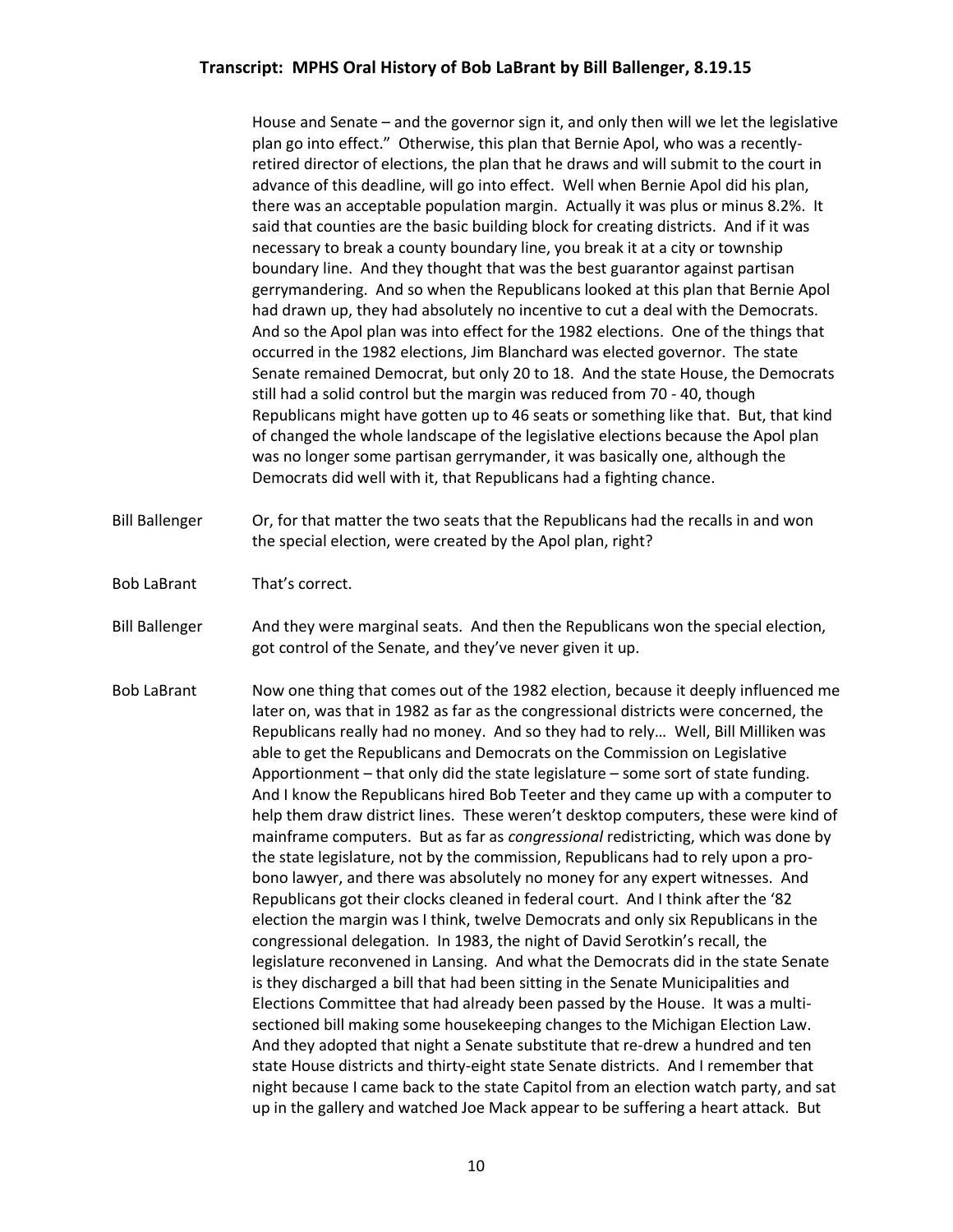he refused to leave the floor of the Senate. And the EMS came in and put oxygen in his nose and an I.V. and that sort of stuff. He remained there till the end and gave them the 19th vote to pass this redistricting plan. Now David Serotkin had been recalled earlier in the evening, but since the vote had not been certified, he was still able to vote. Phil Mastin, who had been recalled a week earlier, that vote had been certified so he was ineligible. So that's why it only required 19 votes to pass the plan. That redistricting plan then was concurred in by the state House later that evening, like about 3 o'clock in the morning, and Governor Blanchard signed the bill into law. In 1984, that plan would go into effect for the fall elections. I was approached by two Republican state representatives, Gary Randall and Don VanSingel, and they said, "You know we think that the way this bill was passed, violated the "Change of Purpose Clause" of the Michigan Constitution. And we've talked to Dave McKeague…" – who at the time was an attorney at Foster Swift and actually served as the general counsel of the Michigan Republican Party – "But, he says, 'I've got to have \$2,500 right up front to begin any legal research on this change of purpose clause argument.'" And they said, "We've talked to Mike Busch, the Republican leader and he refuses to give us any money. So can the Chamber provide the financing?" I think my exact words to them was "Well, we pissed away \$2,500 before. We'll try it this time. We'll do it again. We'll find a way." What happened was that McKeague's research said that we had a decent shot. And so a lawsuit was filed in Oakland County Circuit Court. It was called "Anderson v. Oakland County Clerk", before Judge La Plata. And he held that the redistricting law was unconstitutional for violating the Change of Purpose Clause. There was an application for bypass to take it directly to the state Supreme Court. That motion was granted and in oral argument, you had the attorney general's office representing the State, defending the constitutionality of the act. I think Ted Sachs probably intervened and spoke as well.

- Bill Ballenger Democratic lawyer.
- Bob LaBrant Democratic, yeah. And for the Republicans Ted Swift, David McKeague's law partner, just did a masterful job of oral argument. He broke into limericks and danced an Irish jig and did all sorts of things. And years later I had dinner one night with Jim Brickley and I said, "Do you remember that oral argument?" And he said, "Oh, yes it do." And he said, "When we got done with oral argument and we all filed into the conference room, the first words out of chief justice Soapy Williams' mouth were, 'Who said oral argument doesn't matter?'" And the Supreme Court on a seven to zero vote…
- Bill Ballenger Woe!
- Bob LaBrant …declared the law unconstitutional for violating the Change of Purpose Clause and ordered the Apol plan back into effect. Now that had severe implications on the Republican majority. If they had to go up against that in 1986, I'm sure John Engler would not have been the Senate majority leader. And if John Engler hadn't been the Senate majority leader in 1990, he may not have challenged Jim Blanchard for governor. He might have tried to hold on to see if they could get the majority back in the state Senate. So that was a pivotal moment in Michigan political history.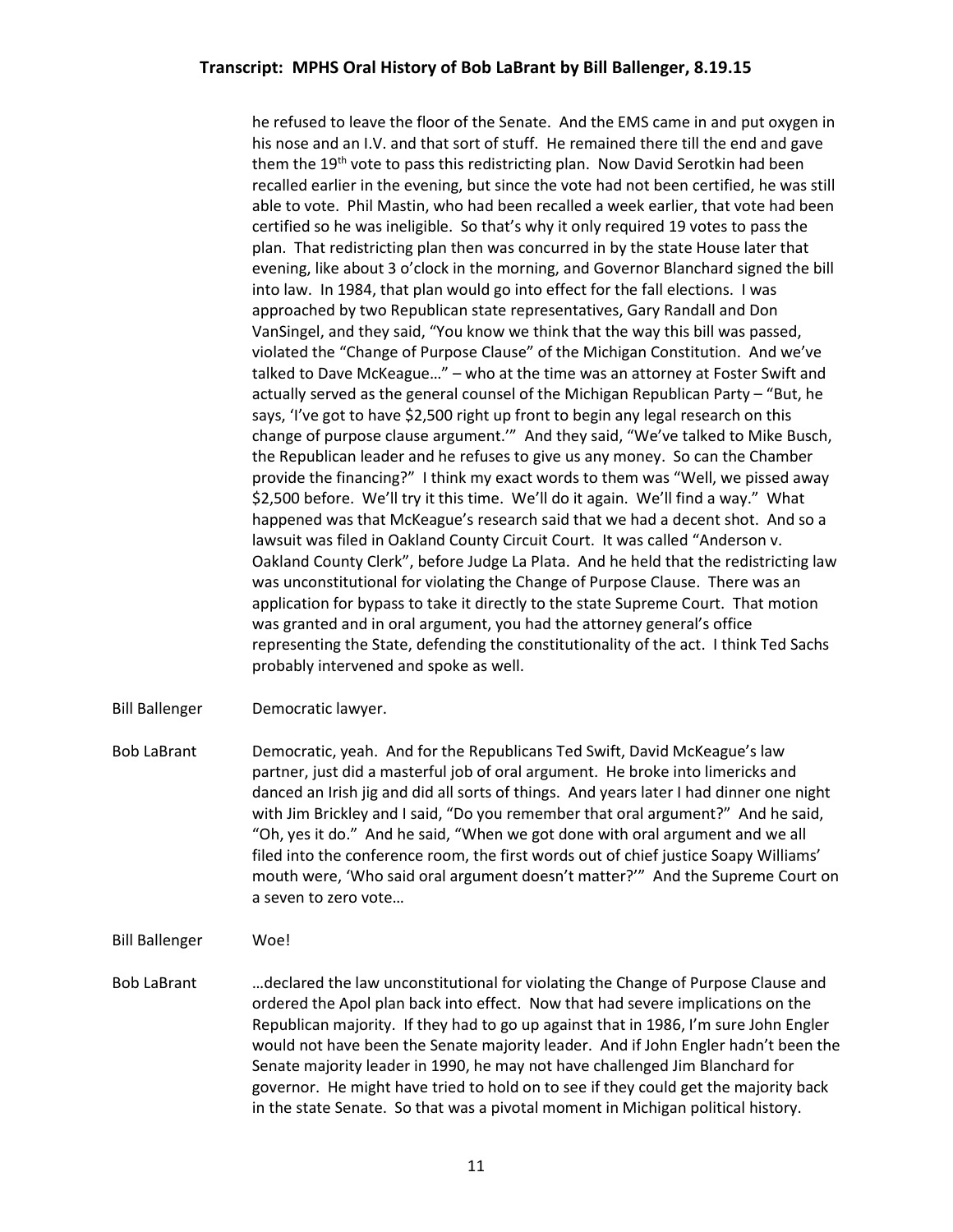- Bill Ballenger Right. Let's keep on this theme of redistricting. Let's flash forward to 1992, ten years later. You've had the Apol plan in affect for a decade at that point after having recued it in '84.
- Bob LaBrant Three years before that occurred however was another milestone.
- Bill Ballenger Okay.
- Bob LaBrant Dave McKeague and I and Bill Gnodtke had breakfast at Sparty's.
- Bill Ballenger I remember that.
- Bob LaBrant And at that breakfast meeting, over a bunch of scribbling on napkins, we came up with a new mechanism to help fund litigation expenses in the future. We were going to form a kind of a soft money "527 organization" and we were going to call it the Michigan Redistricting Fund, because it was not involved in the nomination or election of candidates. There had been previously some FEC rulings and also some Secretary of State rulings that redistricting fell outside of the scope of the Michigan Campaign Finance Law. So we had basically, a mechanism through this Michigan Reapportionment Fund to raise corporate dollars, something that really had never been done before, except for maybe ballot questions. And then not have to disclose any contributors because it fell outside the scope of the campaign finance law. And so Bill Gnodtke and I started fund-raising for it. David McKeague soon retired from politics because he would be nominated the following year by George Herbert Walker Bush for the Federal District Court position in the Western District. And so going into redistricting in 1991-92, we needed to find a new lawyer. We found it in Peter Ellsworth at the Dickinson Wright Law Firm.
- Bill Ballenger Okay and then after that what happened going into '92? You have a Supreme Court, you have a Court of Appeals with T. John Lesinski…
- Bob LaBrant Well the most important thing that happened in '92 was that we had divided power. John Engler had won the governor's office in an upset over Jim Blanchard in 1990, but we had a Republican in the governor's office. The state Senate, had been Republican since those recall-created vacancies were filled in 1984, and they held onto it by the hair of their chinny-chin-chin in 1986 and again in 1990. Having Joe Schwarz run in '86 and having John Cisky run in '90 basically provided the margin that the Republican had 20 votes in the senate to 18.

Bill Ballenger 20 to 18, yeah.

- Bob LaBrant The Democrats controlled the state House and Lew Dodak was the speaker. And so with divided control we knew that we were going to have basically the decisions made in the courts.
- Bill Ballenger And by this time that old fashioned reapportionment commission from the...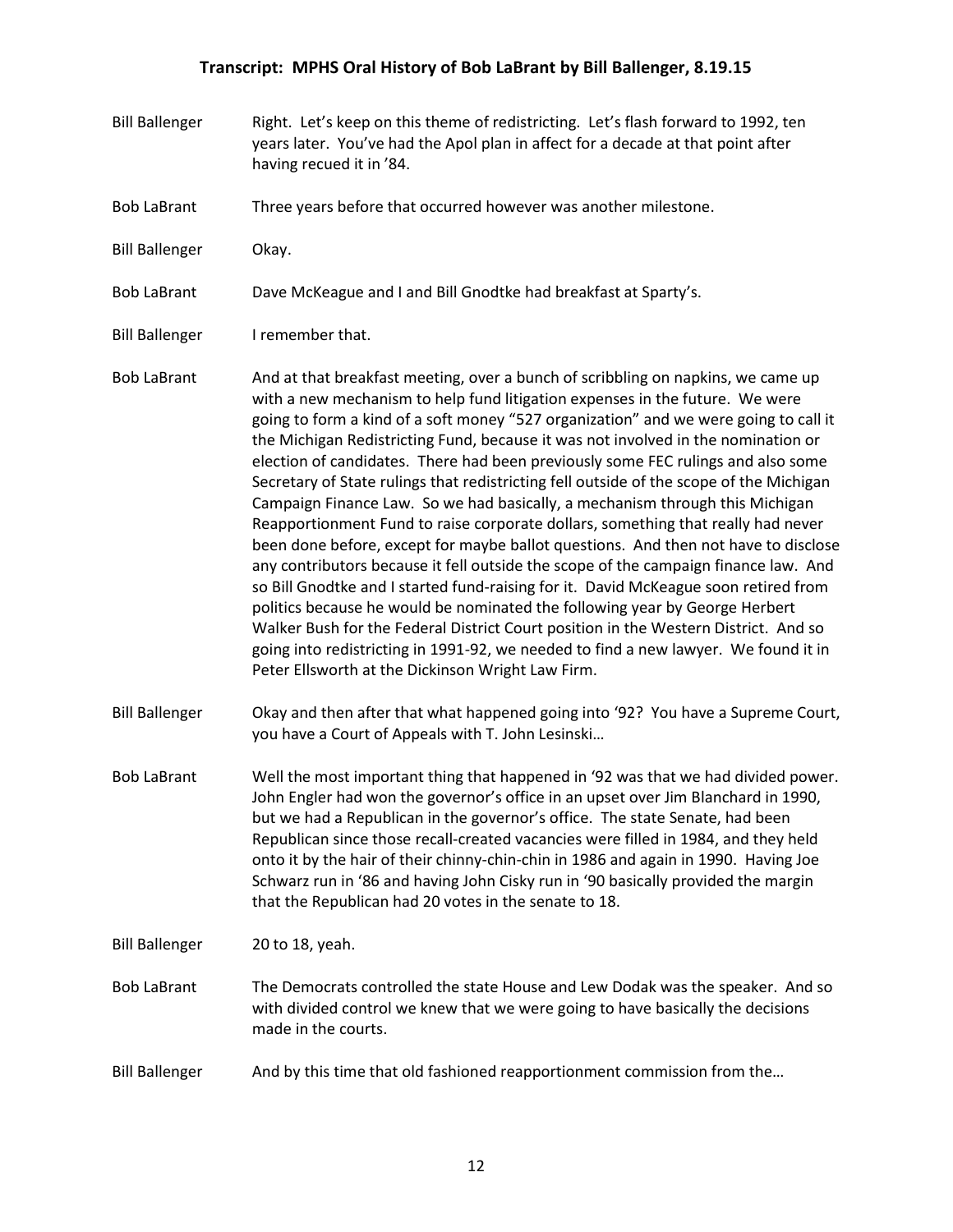- Bob LaBrant Oh it was invalid.
- Bill Ballenger It was declared unconstitutional itself.
- Bob LaBrant It wasn't even convened.
- Bill Ballenger So the courts at this point took over.

Bob LaBrant One thing that happened was in July of 1992, Ted Sachs filed a lawsuit in federal district court in Flint. There was only one judge that you could draw out of Flint and that was Stew Newblatt. And Ted Sachs had done that 10 years before so we had a plan. We didn't think he'd actually file that early, but we were going to file in Marquette. And we thought that if we filed in Marquette the judge that we might draw up there would be Robert Holmes Bell. So when we heard that Ted Sachs had filed in Flint, we had nothing to lose, we went ahead and filed our lawsuit up in Marquette and did in fact, draw Robert Holmes Bell. The likelihood of us getting a federal district court judge who'd been appointed by a Republican president was much greater in Marquette than…

- Bill Ballenger Than anywhere else.
- Bob LaBrant …anywhere else. But what happened was is that Robert Holms Bell immediately notified Gilbert Merritt, the Chief Judge of the 6<sup>th</sup> Circuit Court of Appeals down in Cincinnati, that he had drawn a redistricting case. And Stu Newblatt kind of sat on it and didn't call the chief judge. And so Gilbert Merritt basically resolved the matter by putting both of them on a 3-judge panel. Statewide redistricting, whether it is congressional, is always heard by a 3-judge panel. So Merritt put Robert Holms Bell and Stu Newblatt and then he named a court of appeals judge from Michigan, Jim Ryan to serve on the panel. Now Jim Ryan was appointed by a Republican president and he had also been on the Michigan Supreme Court back in 1982. And so he was familiar with the Apol standards.
- Bill Ballenger He was nominated by the Republicans for the Michigan Supreme Court too, right?
- Bob LaBrant Yes and so we thought we had…
- Bill Ballenger A pretty good panel.
- Bob LaBrant Well we had a decent panel.
- Bill Ballenger Better than you used to have.
- Bob LaBrant Now remember in 1992, Michigan's congressional delegation really got decimated because we went from 18 congressional districts down to 16. We had already lost one a decade earlier from our high water mark of 19 down to 18, now down to 16. And as it turned out, we did okay.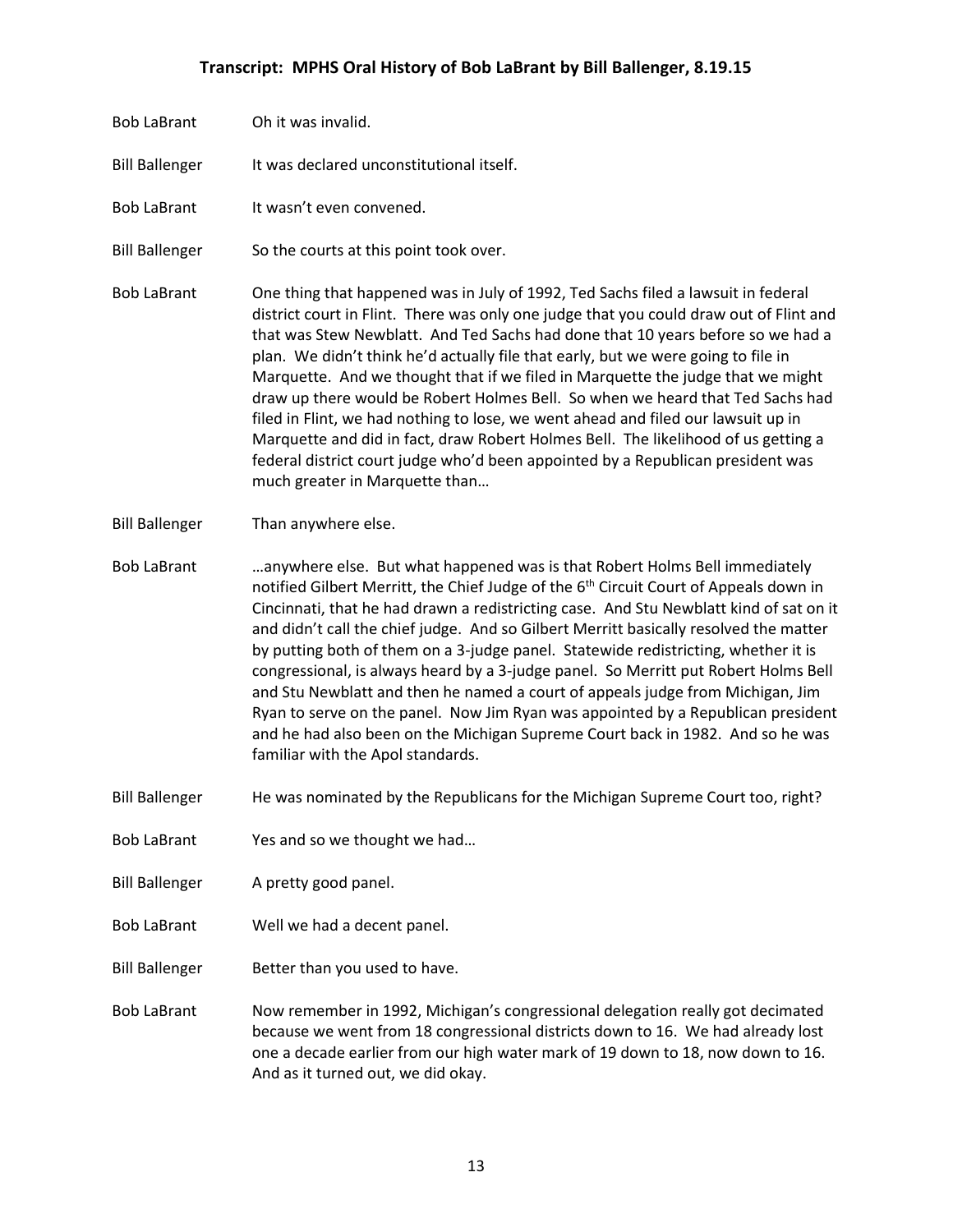And the people who kind of got left by the wayside were people who got caught up in the House post office scandal like Dennis Hertel and the Republican from the U.P., Bob Davis.

- Bob LaBrant And then also there was the passing of the scene. Wolpe didn't think he could win and so he didn't run for re-election. He went on to run for governor two years later. And Carl Pursell, for whatever reason, didn't want to leave his homestead in Plymouth. If he had just moved across the county line he would have been in congress for a lot more time, but he chose to retire rather than run for election. So at the state legislative level we had a 3-judge panel put together by the state Supreme Court. And they named T. John Lesinski, the retired chief judge of the Michigan Court of Appeals, former lieutenant governor under George Romney, as a Democrat under George Romney. And then there was a circuit court judge; it was kind of on-and-off where we had one guy from Crawford County and another guy from Grayling or something, and Harold Hood, an active court of appeals judge from Detroit. So those three basically adopted a plan using the Apol standards from 10 years before.
- Bill Ballenger It was designed by a Department of Management and Budget bureaucrat named Eric Swanson, who was a completely unpolitical figure. He came up with the lines using the Apol standards, gave them to the 3-judge panel with Lesinski as chair and they said fine, right?
- Bob LaBrant Pretty much. T. John I think tweaked it a little bit, but not too much.
- Bill Ballenger So all told, the Republicans did better than they had under Hatcher-Kleiner and Austin-Kleiner back in '64 and '72?
- Bob LaBrant They sure did and in fact in 1992, one of the great surprises of my life, was that on election night I got all these reports that, "You know what? We might, the Republicans might actually control the state House of Representatives." As it turned out after recounts and canvases and certification, it ended up 55-55, and we had for that two year period, the era of shared power.

Bill Ballenger Shared power.

Bob LaBrant And each month the speakership would trade off. When Paul Hillegonds was the speaker then the Democrats controlled the committees. When Curtis Hertel was the speaker the next month, the Republicans would control the chairmanship of all the committees. And it was during that time period that we had a window of opportunity occur because the voters in 1992, in addition to electing the state House of Representatives and having a presidential election and things like that, one of the ballot question proposals in 1992 was "term limitation". And term limitation changed the institution of the state legislature. And it also with a 55-55 tie in the House, it caused a couple of state representatives to say, "You know what? The clock is running and I'm going to be out of a job come 1998, and I might want to run for maybe mayor of Lansing or mayor of Pontiac." And that's what David Hollister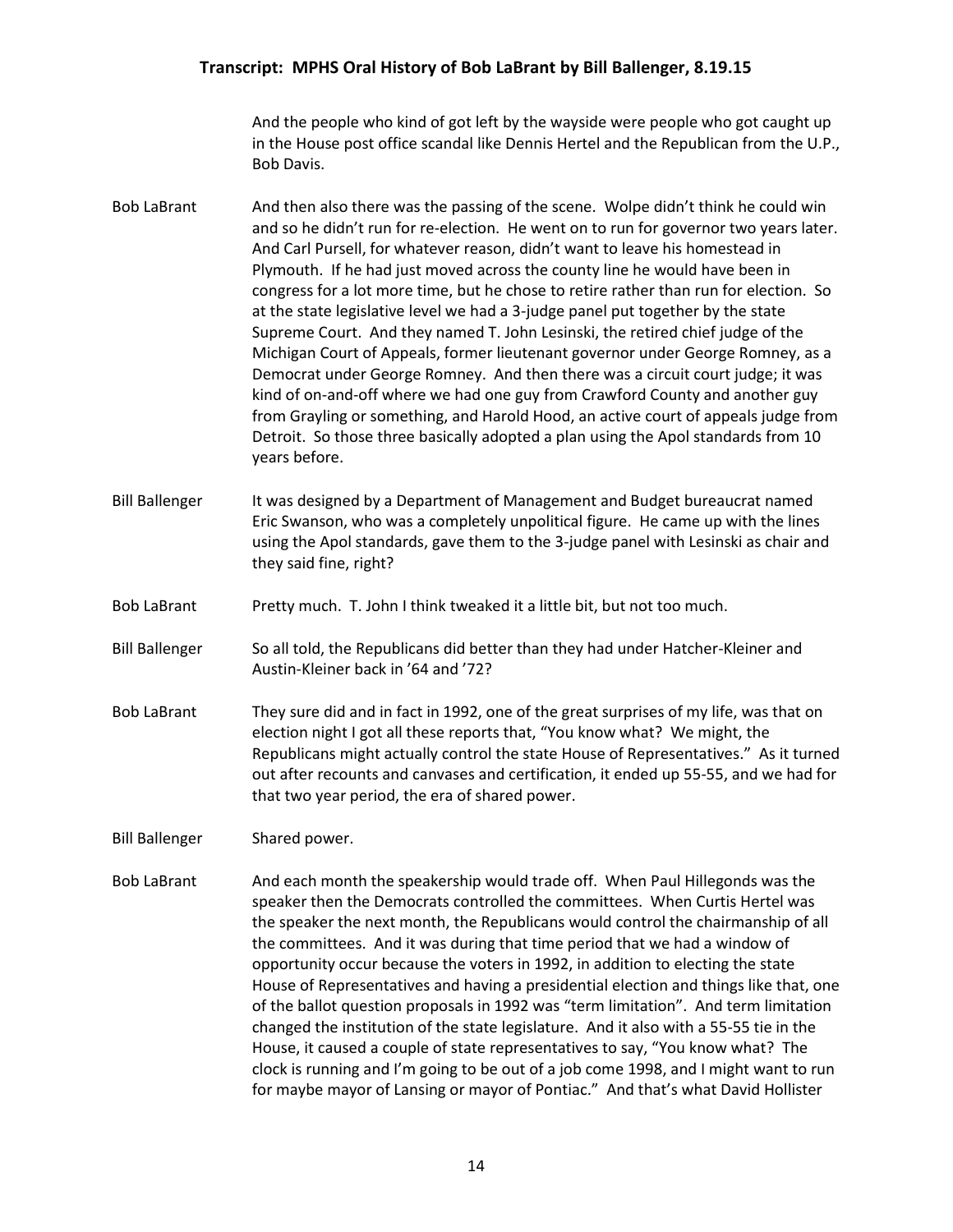did and what Charlie Harrison did. And when they were elected in November of `93 they resigned from the state legislature. Then all of a sudden the Republicans had 55 seats and the Democrats only 53. And then when special elections where called, in that interim time period, that's when I advocated that we make some changes to the Michigan Campaign Finance Law.

- Bill Ballenger What were those three things that you did?
- Bob LaBrant Well.
- Bill Ballenger Union dues?
- Bob LaBrant The first thing the legislature went after was to impose some penalties on illegal teacher strikes. And after that was completed the next was; I had argued that we needed to extend the ban on corporate contributions and expenditures to labor unions. And in addition that we should require these labor unions to establish separate segregated funds of their own, and require that any kind of PAC payroll deduction have annual affirmative consent. And then we were going to treat all the PACs that were formed by, let's say the teamsters and the UAW as one, for contribution limitation purposes. So no longer could they go out and establish 10 UAW PACs, each with a \$10,000 contribution limit. Now they can have one PAC and only one for contribution limitation purposes.
- Bill Ballenger How about political bingo? Was it then too?
- Bob LaBrant Well no, that was in a different law. This was to amend the…
- Bill Ballenger But it was part of this window of opportunity.
- Bob LaBrant The Charitable Gaming Act was amended. And it basically said that any kind of political committee under the Michigan Campaign Committee Finance Law was not a qualified organization, and was therefore ineligible to get a bingo license or to get a millionaire party license or raffle license. And that also was enacted, and why I call that "Seven Days in April." Like "Seven Days in May" and "Seven days in April."

We got the go-ahead to do this as soon as the voters approved Proposal A in March of 1994. And then in that little brief time period these three significant pieces of legislation were enacted.

- Bill Ballenger Austin v. Michigan Chamber of Commerce and Citizens United, were starting in 1985, you and Richard McLellan. Tell us about it.
- Bob LaBrant Well, first I decided to go to law school in 1980. And so when I got done with law school I had a lot of time on my hands. And so one of the things I thought about was, "What would be a lawsuit that the Michigan Chamber of Commerce could bring that would have impact or perhaps maybe even go all the way to the United States Supreme Court?" And in 1985 I was reading some newsletter about a U.S.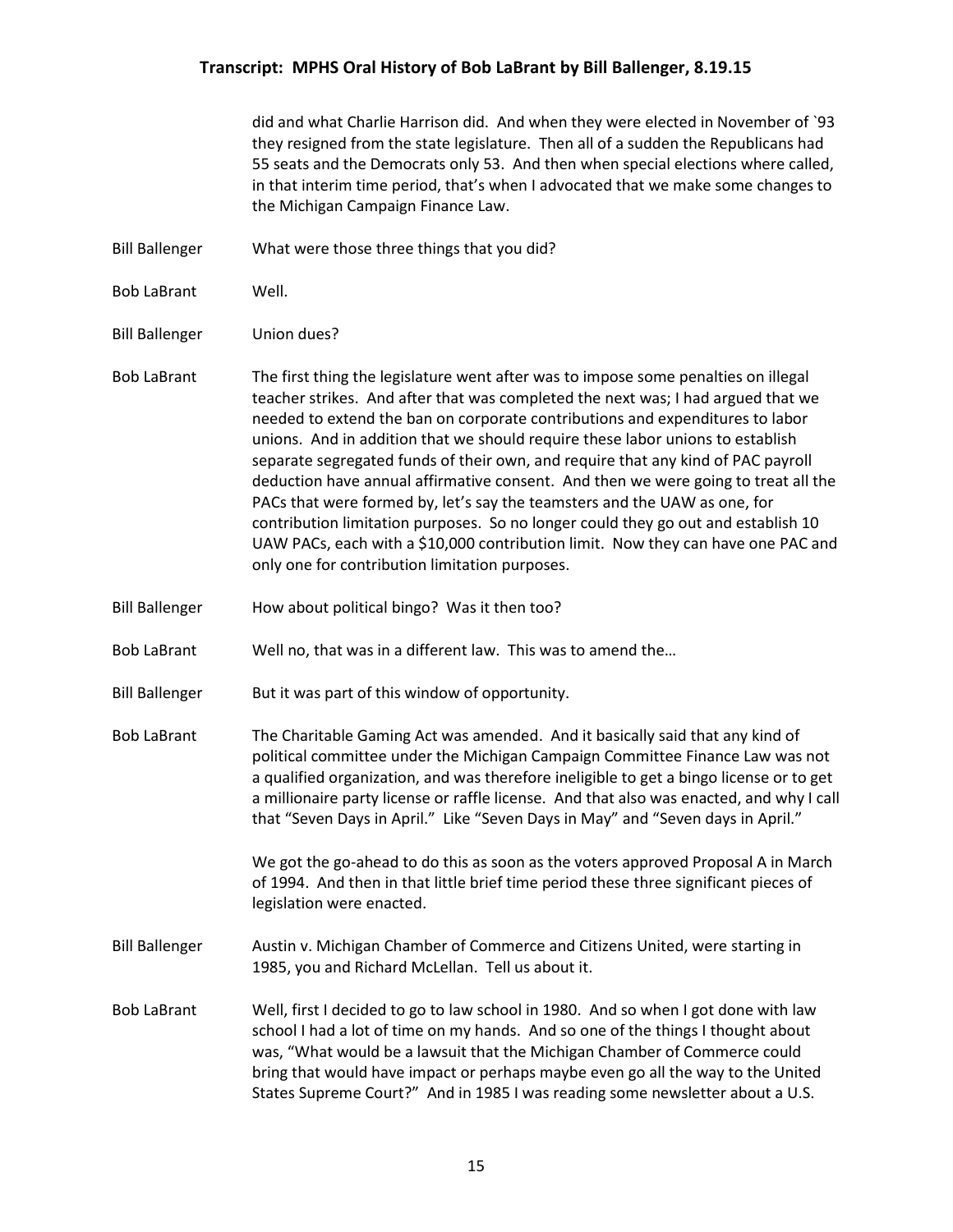Supreme Court decision that had come down earlier in the year. It was called NIC PAC v. FEC. And there the court, on I think a seven to two vote, declared unconstitutional the restriction on independent expenditures by political action committees. And so I was thinking, "What's the next lawsuit to come out of the Federal Election Campaign Act that deals with independent expenditures?" And it seemed to me that if the court had found that restrictions on individuals, and now political action committees, were unconstitutional as a violation of the first amendment; and then a few years earlier in Bellotti v. First National Bank of Boston, that restrictions on corporations getting involved in ballot question campaigns was unconstitutional, that maybe this was the next one. And I had looked at some dissents from a case called U.S. v. UAW in 1957. And there Hugo Black and the Chief Justice Earl Warren basically dissented in that case and they basically said, "We can't have any restrictions on speech that would affect either labor unions or corporations." And as I looked at that dissent I said, "You know, a lot of these things found their way into Buckley v. Valeo and then later the First National Bank of Boston." About this time Vern Ehlers had been elected to the state Senate in a special election to fill the vacancy which was caused…

Bill Ballenger He was a Republican from Grand Rapids.

Bob LaBrant That's correct. And he had been a state representative in the  $93<sup>rd</sup>$  House District. He got elected in the state Senate District that was caused by a vacancy when Paul Henry was elected to Congress in 1984. And so I thought, "You know, we could use this special election in 1985 and the 93<sup>rd</sup> House District to basically begin a lawsuit." And I sat down with Richard McLellan, whose firm kind of became part of Dykema Gossett, and laid out the scenario to him and he said, "Yeah, I think, if we file this lawsuit in the western district of Michigan, much better to go to federal court than state court, they would be more sympathetic to a  $1<sup>st</sup>$  Amendment argument." He said, "You know, this could have some potential to go up the appellate court ladder." And so we had decided to do that. The Chamber had just bought one of these Apple Macintoshes and so I sat down and laid out a quarter-page ad. We weren't going to spend a whole lot of money on this, but a quarter-page ad that we were planning to run in the Grand Rapids Press. And it was going to expressly advocate the election of whoever was going to win the 93<sup>rd</sup> District primary. Rich Bandstra won that primary and so it would advocate his election. And it was an ad that I made boring by design. And it was real wordy but it had a disclaimer and we were going to pay for this out of the Chamber treasury, not out of our political action committee. Now since we didn't want to commit a felony we went into federal district court and asked for an injunction on the restrictions on corporations in Section 54 of the Michigan Campaign Finance Law. And we drew Judge Richard Hillman and he listened to our argument for an injunction and denied it and then laid the case over for trial. Well the trial really didn't come about for another year, but we in the interim period had discovery and expert witnesses and things like that. And we had a week-long trial. And although Richard was coordinating all the briefs, we had Joe Boyden, a mountain of a man – he was a lineman for the University of Michigan once upon a time and past president of the State Bar of Michigan – basically argue our case in the trial court. And the trial lasted about a week and Barrett and I testified at the trial. And Judge Hillman basically ruled in favor of the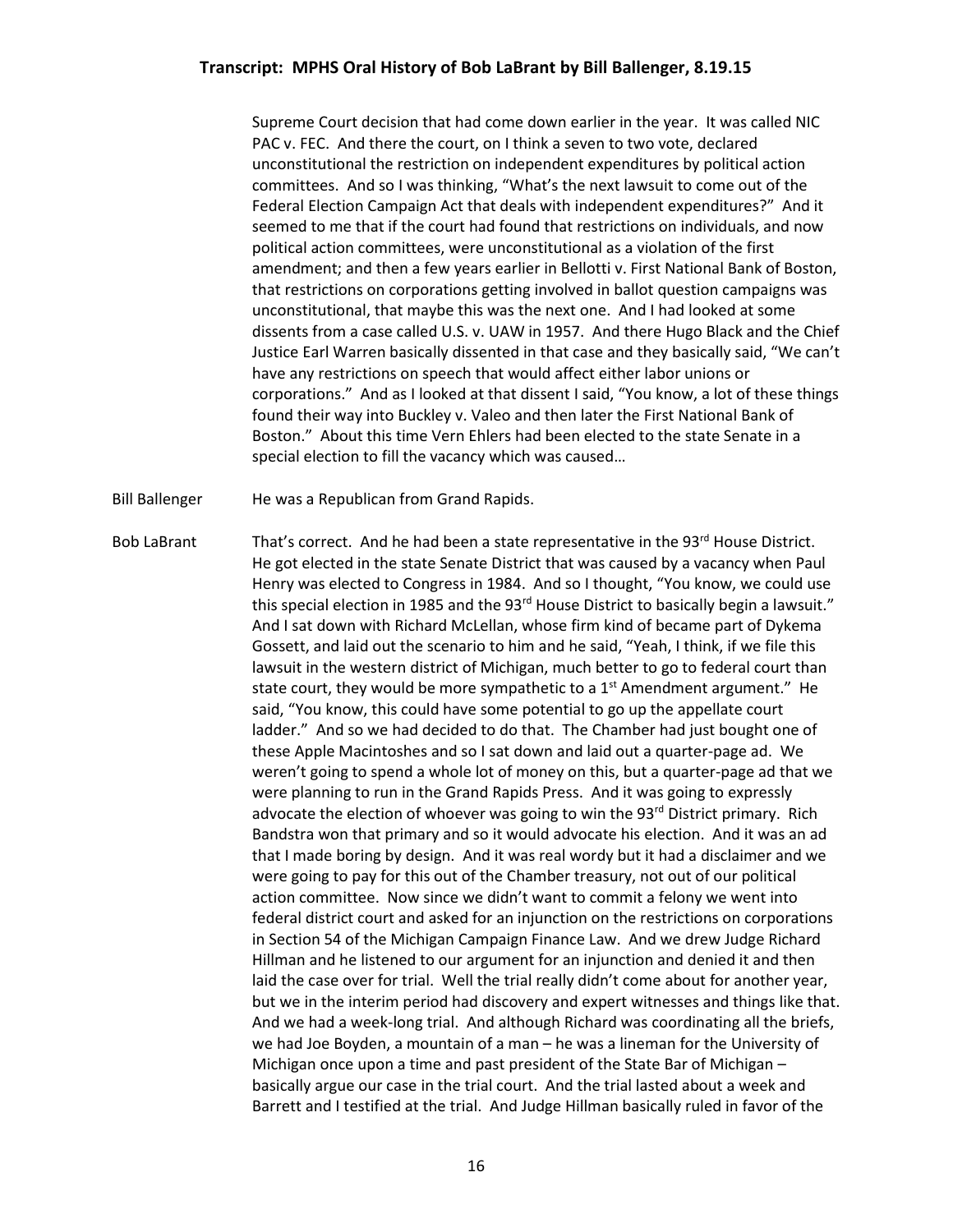State, upheld the constitutionality of the Michigan Campaign Finance Law. And said the Chamber could speak through its PAC; it wasn't being denied its 1st Amendment right. Well we knew that this case was going to go up the appellate court level one. And we went down to Cincinnati with the  $6<sup>th</sup>$  Circuit Court of Appeals. And the 3judge panel at the  $6<sup>th</sup>$  Circuit Court of Appeals reversed Judge Hillman and unanimously ruled that the restrictions in the Michigan Campaign Finance Law were unconstitutional, violated the 1<sup>st</sup> Amendment and ruled in our favor. Well the state then appealed that decision to the United States Supreme Court. And we had oral argument before the United States Supreme Court, I believe in the fall of 1989. And Richard McLellan argued that case before the United States Supreme Court and we lost. They reversed the  $6<sup>th</sup>$  Circuit.

Bill Ballenger What was the vote? Do you remember?

Bob LaBrant It was six – three. Scalia had a very intense dissent that in fact he read from the bench. Thurgood Marshall wrote the majority opinion in the case. And so that's the way it was. It was the case law that was used to uphold McCain-Feingold. They cited the Austin case as the constitutional justification for banning speech by corporations and labor unions in 60 days before an election period, through issue ads and things like that. In 1989 a case reached the United States Supreme Court called Citizens United. And I expected a strong critique of the Austin decision in that case, but little did I know that what the court would do is they didn't come out with a decision at the end of June 2009. And what they did is they bound it over to have oral argument and briefing on the issue of whether in fact Austin v. Michigan Chamber of Commerce was wrongly decided, and should it be reversed? And so I immediately called Richard McLellan and said, "Okay, we've got to get back in the saddle here. We've got to file an amicus brief in this case." And working with Richard and Gary Gordon and working with John Pirich and Andrea Hansen at the Honigman Law Firm we crafted up an amicus brief, filed it with the U.S. Supreme Court, and the group of us went out and listened to oral argument before the United States Supreme Court. In fact Pirich and McLellan got to sit right behind Ted Olson, who was arguing for Citizens United. And Gary Gordon and I were sitting right behind John McCain and Russ Feingold, so it was an exciting time to be there. Olson did a terrific job in oral argument and we knew that they were going to reverse Austin and rule in favor of Citizens United and that's in fact what they did.

Bill Ballenger It was five – four wasn't it?

Bob LaBrant It was a five – four decision. And Anthony Kennedy wrote the majority opinion. Justice Stevens was the principal dissent in the case. That led then to a federal district court decision called "Speech Now v. FEC" and here in Michigan another case of "Michigan Chamber of Commerce", but this time "v. Land", against Terry Land. She had issued me a declaratory ruling that I thought was wrong. And it said that the Chamber could do independent expenditures out of its own treasury funds but we couldn't raise corporate dollars to pool those funds for independent expenditures. We challenged that in federal district court. Won before Judge Maloney and then the Department decided not to appeal it. And in fact we filed that under what's called a "section 1989 action", which meant that the state had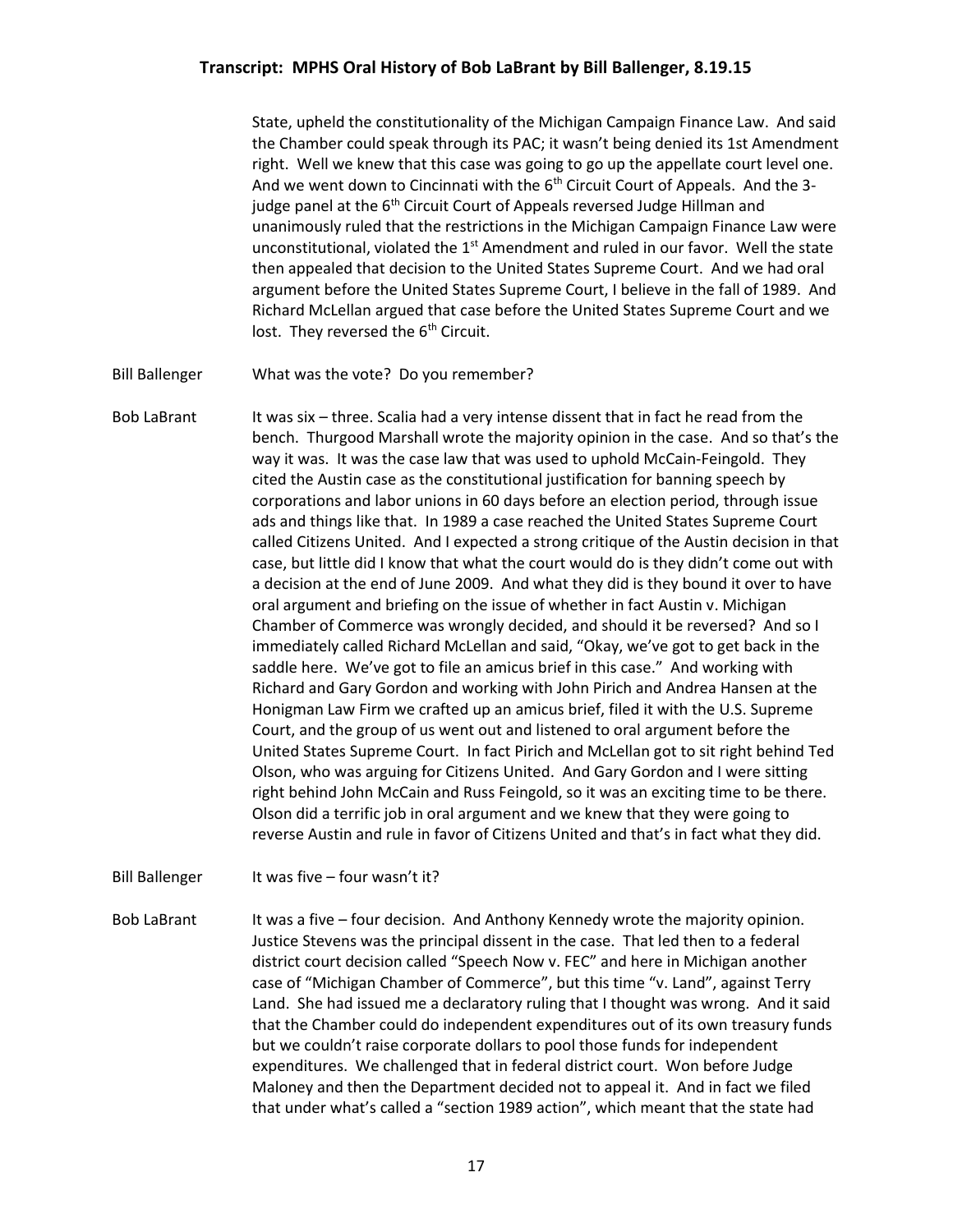infringed on our civil right, the First Amendment, and that they were liable to pay our legal expense. So the case hardly cost us a dime. And that led to the establishment, not only federally of super PACs, but in the state of Michigan super PACs as "independent expenditure-only political committees".

- Bill Ballenger So this all started with your 1985 sit-down with Richard McLellan. It was a 25 year odyssey that led to this, right?
- Bob LaBrant Yeah, I told the media when they asked me, I said, "It's nice to see, to be vindicated after 25 years but it's even nicer to still be alive to see Austin v. Michigan Chamber reversed."
- Bill Ballenger Right. Now two things that I think you worked on to keep off the Michigan ballot. There was Dodak-Bonior in 1992 and there was what I call "rim-gin" (RMGN), Reform Michigan Government Now in 2008. Can you tell us about your role in all that?
- Bob LaBrant In 1991 Lew Dodak and Congressman Dave Bonior, Lew Dodak being the speaker of the state House at the time. He and Bonior basically decided they were going to lead a petition drive to provide for residential property tax relief, which would be financed by the elimination of the Capital Acquisition Deduction under the Single Business Tax. Well we were concerned about that. So, first of all, Lew Dodak was financing his ballot question campaign, getting members of his caucus to basically transfer money out of their candidate committee, put it in an office holder expense fund, and then from this office-holder expense fund, transfer it to this ballot question committee. So I had my friends at Marketing Resource Group come up with a nice brochure on how this money was flowing, and we announced the establishment of the Michigan Business PAC Watch, back in 1991. And we said, "We're going to be watching to see which business PACs are basically feeding the alligators, and then we're going to award them the Alligator PAC Club Award." And we did that early in 1992 and the recipient of that one-and-only award was the Michigan Auto Dealers Political Action Committee.
- Bill Ballenger Why alligator? It's one of your maxims.
- Bob LaBrant Feeding the alligators in the hopes that you won't be eaten.
- Bill Ballenger You'll be the last to be eaten. Alright.
- Bob LaBrant And so the Michigan Business PAC Watch achieved its purpose in drying up the funds. Another thing we did with Lew Dodak was that we put up a billboard right on the Birch Run exit of I-75 that Lew Dodak would take each night to go home. And on our billboard, we basically said, "Don't sign Speaker Dodak's petition, otherwise…" – under Blanchard it was "jobs, jobs, jobs", well we had kind of this universal slash sign and a "no jobs, no jobs, no jobs", and so, "Don't sign this petition." And so Lew would have to see that every time he pulled off the 75 exit. As it turned out, with the adoption of the Lesinski Plan…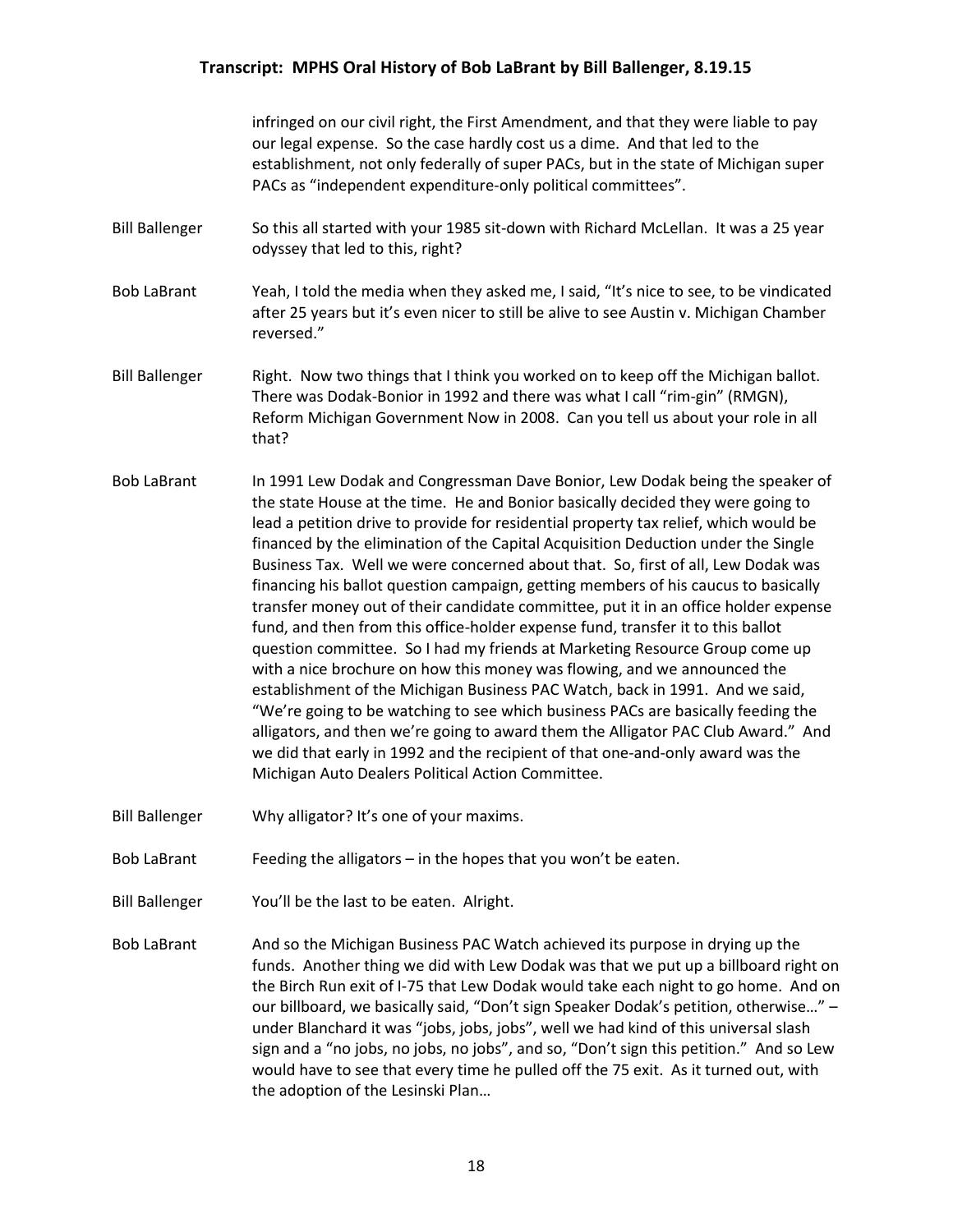Bill Ballenger The redistricting plan?

- Bob LaBrant Yeah. His own state house district was much more marginal. And in fact in 1992 he was defeated for re-election and was no longer the Speaker of the House. So that gave me some satisfaction. But, we retained Tom Shields at MRG who hired somebody for her first political job and that was Terri Reid, who until recently had been one of the top advisors in the Snyder gubernatorial office dealing with kind of political activities; and then Pirich to challenge the sufficiency of signatures. And back in 1992 if you could demonstrate that a circulator of a petition was not a registered voter in Michigan, that's no longer the case today but back in 1992 it was, then you could, regardless of the validity of the signature, you could get all those struck because the circulator of the petition was not a registered voter. And Tom and John had devised a mechanism for checking the voter registration status of all these circulators. And we found enough signatures that were invalid so there were insufficient signatures to qualify it for the 1992 ballot.
- Bill Ballenger Okay, what about 2008? RMGN.
- Bob LaBrant This was a very interesting issue. And in fact as I look back, professionally it was perhaps my most satisfying because in early June we had no idea this petition drive even existed. Mark Brewer, bless his soul, basically conducted a stealth petition drive. They had been working on this issue since 2007.
- Bill Ballenger This was the Michigan Democratic Party, Mark Brewer.
- Bob LaBrant Yeah. They had hired the Byrum-Fisk firm to do a lot of work on this. They hired pollsters, focus groups, but they didn't take their petition to the state board of canvassers to get their petition approved as to form. They just began their petition drive. And I caught wind of this because I had been looking at some newspapers. The Jackson Citizen Patriot talked about petition circulators spreading out in downtown Jackson, during the lunch hour. And then some guy in Mt. Pleasant did a story with the (Morning) Sun up there and said that he was approached by someone at the post office about signing a petition, and he said it cuts legislative salaries but they were very reluctant to talk about who was behind the plan or anything like that. So someone got ahold of the petition. It got its way to Saul Anuzis at the state Republican headquarters...
- Bill Ballenger Saul Anuzis was the Republican Chairman.
- Bob LaBrant …State Chairman back in 2008. And Saul did a YouTube on it, and what was interesting about the petition is it folded down to 8  $\frac{1}{2}$ " by 14" but as you unfolded it, it all of a sudden grew geometrically to the point where it was bigger than the State of Michigan road map. And on both sides of the sheet of paper, in 8-point type, were like 34 changes to the Michigan Constitution. And the legislature had substantial changes made to it, the executive office and the judiciary. We were faced with a conundrum here. This thing was just weeks away from getting filed. We had no money. What were we going to do? And Jim Barrett was going to be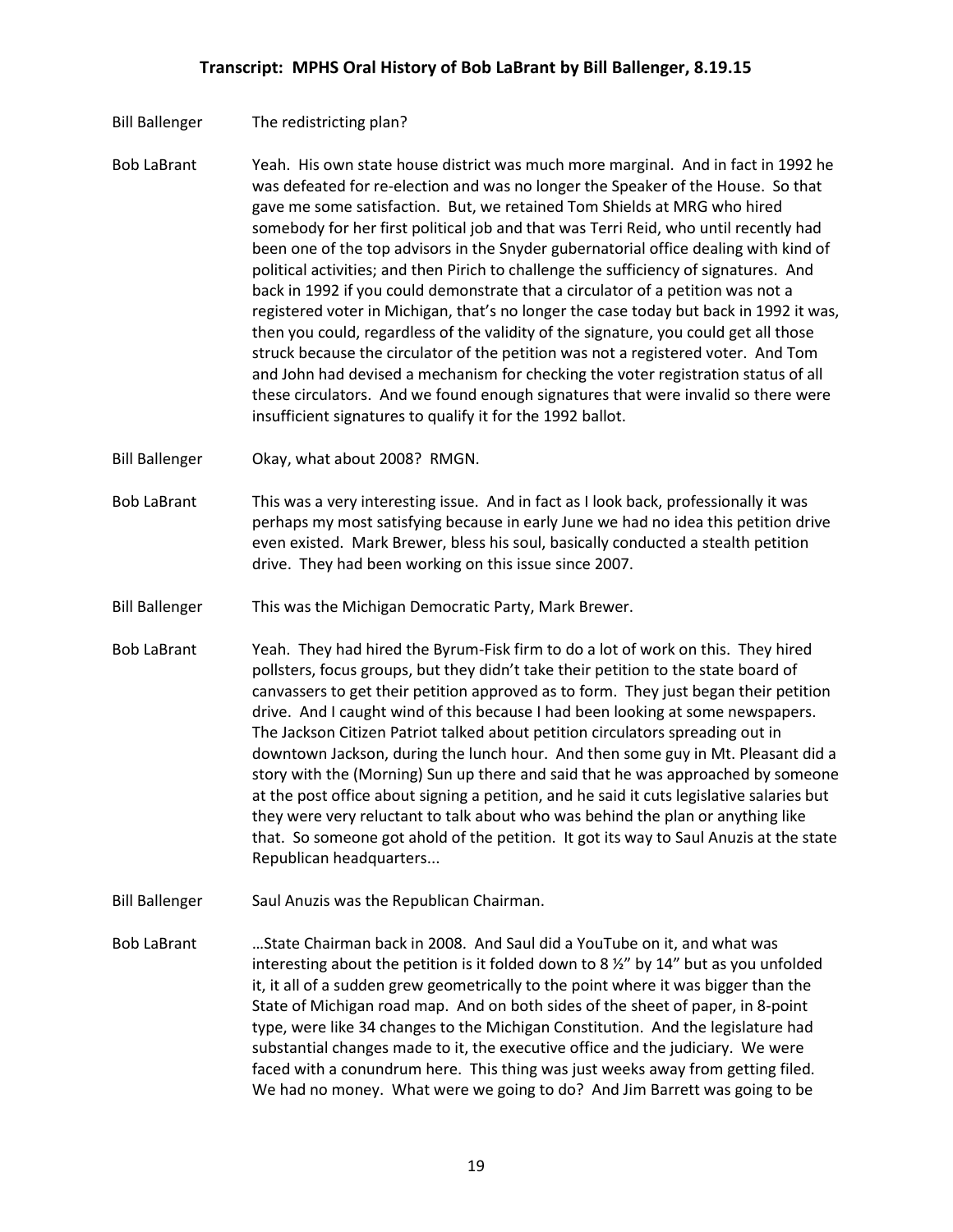leaving the presidency of the Michigan Chamber of Commerce at the end of the month. Well we made the decision that we had to fight this thing. And so whatever money we were prepared to spend on issue ads, and whatever money we were prepared to spend on redistricting coming up in 2011, we decided we had to spend now to keep this thing off the ballot. One of the things it did on the Supreme Court, it downsized the Supreme Court from seven justices to five. The two justices with the least seniority, Markman and Young, would be off the court at the end of the year, if this thing passed.

- Bill Ballenger Who were both Republicans.
- Bob LaBrant Right. And then on the Court of Appeals, I think six or eight judges on the Court of Appeals, all the judges that were up in 2010 would be ineligible to run for reelection under the terms of this, so I guess eight of them. Seven out of the eight were Republicans and the one Democrat, Helene White, had already been appointed the  $6<sup>th</sup>$  Circuit Court of Appeals, so she wouldn't be yelling and screaming about it. And then it would increase the size of the circuit courts around the state by 10 additional judges, all to be appointed by the governor. And then they were going to cut all sorts of judicial pay by 25% so that would lead to a stampede of early retirements. And then as far as the Legislature was concerned, they would downsize the state Senate from 38 seats down to 28. They would downsize the state House of Representatives from 110 to 82. And because they downsized it, in order to have elections in 2010 they'd have to have a re-redistricting of the state legislature. And they would create a kind of independent redistricting commission and come up with different standards than Apol. And so we knew that this was the real deal.
- Bill Ballenger You could describe this as a sweeping proposal, right?
- Bob LaBrant That's right.
- Bill Ballenger Revolutionary almost.

Bob LaBrant So anyway we made the decision that we were going to spend the money now, take the money out of the redistricting fund, take the money out of our issue advocacy account and hire lawyers. And I knew that this was a project that had to be done very quickly and it was probably much too much for one law firm. So we hired Peter Ellsworth and Jeff Stuckey at Dickinson Wright to do the challenge, the constitutional challenge. We hired Pirich and Andrea Hansen to do the sufficiency challenge on signatures and circulators. And then we hired Gary Gordon and have him basically argue before the State Board of Canvassers that you couldn't explain something with this breadth in a hundred words. I did come up with an idea that I shared with Peter Ellsworth, and I said, "You know, the constitution makes prevision for constitutional amendments. They can either be put on the ballot by the legislature with a two-thirds vote of both chambers, or a constitutional amendment could be initiated by voters through a petition drive that would collect signatures equal to 10% of the total votes cast for governor in the last election. There may in fact not be any real restrictions on the scope of an amendment. I mean there is no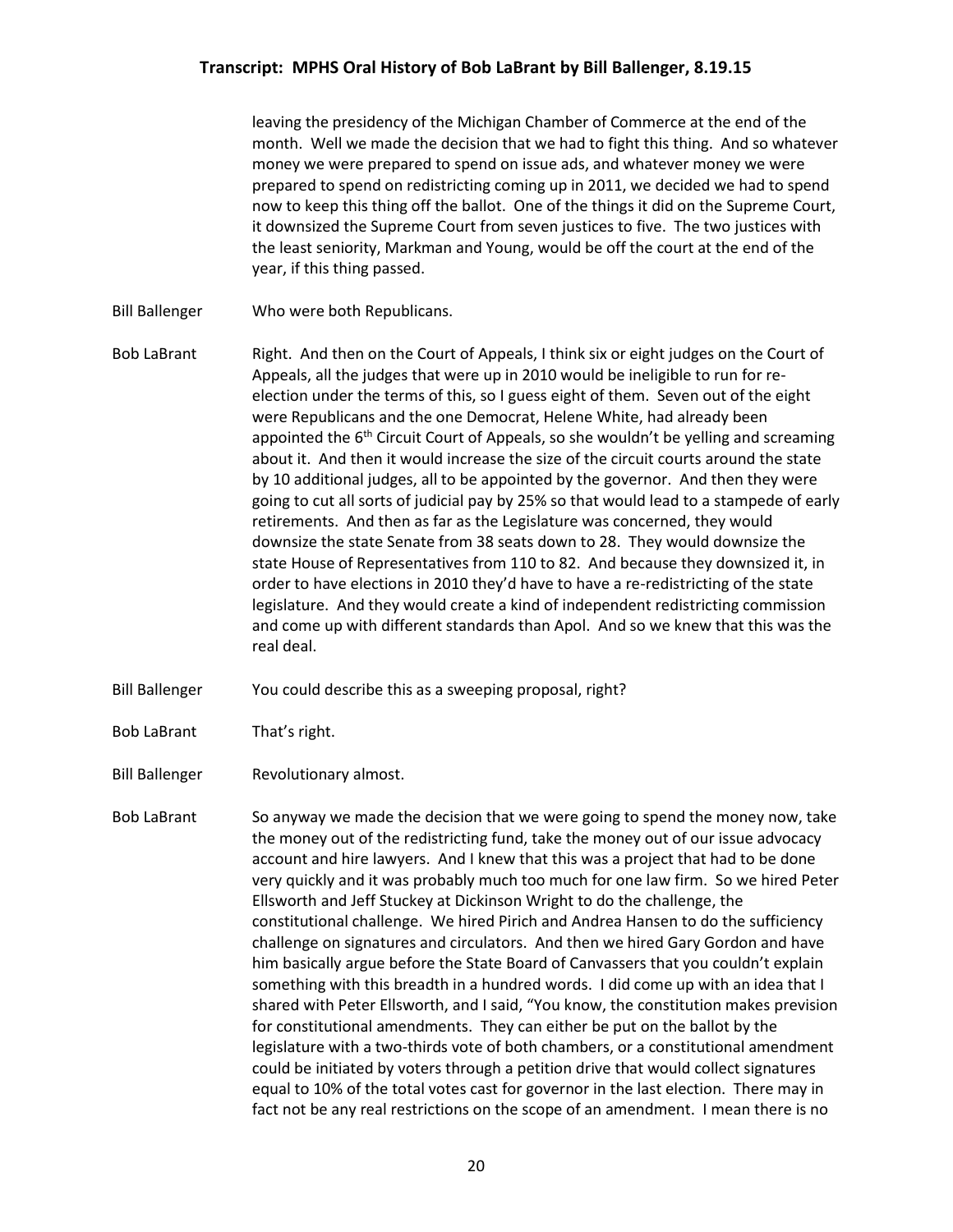provision in Michigan like there is in some other states that a constitutional amendment can only deal with a single subject. So we needed to come up with a different theory." And I said to Peter, "How's this for a theory? The constitution in article 12 provides for a general revision of the Michigan Constitution through a constitutional convention with elected delegates. And frankly what we have here is Mark Brewer trying to do a constitutional convention in his basement by making all these wide sweeping changes to all three branches of government. And maybe that's how we attack this thing." Well in essence that's basically what we ended up doing is attacking it as a general revision of the Michigan Constitution rather than just an amendment to the Michigan Constitution. We went to the Michigan Court of Appeals and got writ of mandamus out of the Michigan Court of Appeals.

- Bill Ballenger And what does that mean?
- Bob LaBrant That means that basically that the court is ordering the State Board of Canvassers not to certify this question for the ballot. There was a number of other issues that we had to jump over a hurdle on. Mark Brewer wanted every judge in Michigan to be disqualified from hearing this because he was cutting everybody's pay by 25%. I said, "No, no, you can't do that." I said, "I know Bill Schuette is not running for reelection, his judicial pay won't be cut. Perhaps we should just let Bill Schuette hear this case." And I said, "Besides that, if everybody is disqualified, then no one is disqualified," under a doctrine called the "rule of necessity." And so, although they tried to make that motion before Judge Whitbeck, he denied the motion for recusal. And he and ironically enough, Bill Schuette and Patrick Meter…
- Bill Ballenger Who were all court of appeals judges…
- Bob LaBrant …unanimously ruled that this was in fact a general revision of the Michigan Constitution, ineligible for placement on the ballot. Interestingly enough it went to the state Supreme Court. I didn't think they'd accept jurisdiction but they did and they heard an appeal. Three of the judges were prepared to accept the ruling of the court of appeals. Three other judges, Kavanagh, Markman and Betty Weaver didn't like all the references in the court of appeals ruling to kind of California case law. And they said that you can't explain this in 100 words. And said that's why they'd keep it off the ballot. Only Marilyn Jean Kelly dissented.

Bill Ballenger So, six-to-one.

Bob LaBrant So, a six-to-one decision but the reasoning of the court was kind of split. So it didn't qualify for the ballot. Now Mark Brewer didn't go off into the sunset in disgrace like he deserved to at the time, but he came back and did the sleeping judge ad that fall against Cliff Taylor and Diane Hathaway defeated Cliff Taylor that November. And so the court changed to a Democratic majority with Betty Weaver voting with the Democrats to elect Marilyn Jean Kelley as the chief justice.

Bill Ballenger Right. Okay we get to the year 2010, two years later, 33 years after you arrived from Wisconsin. What's significant about the year 2010?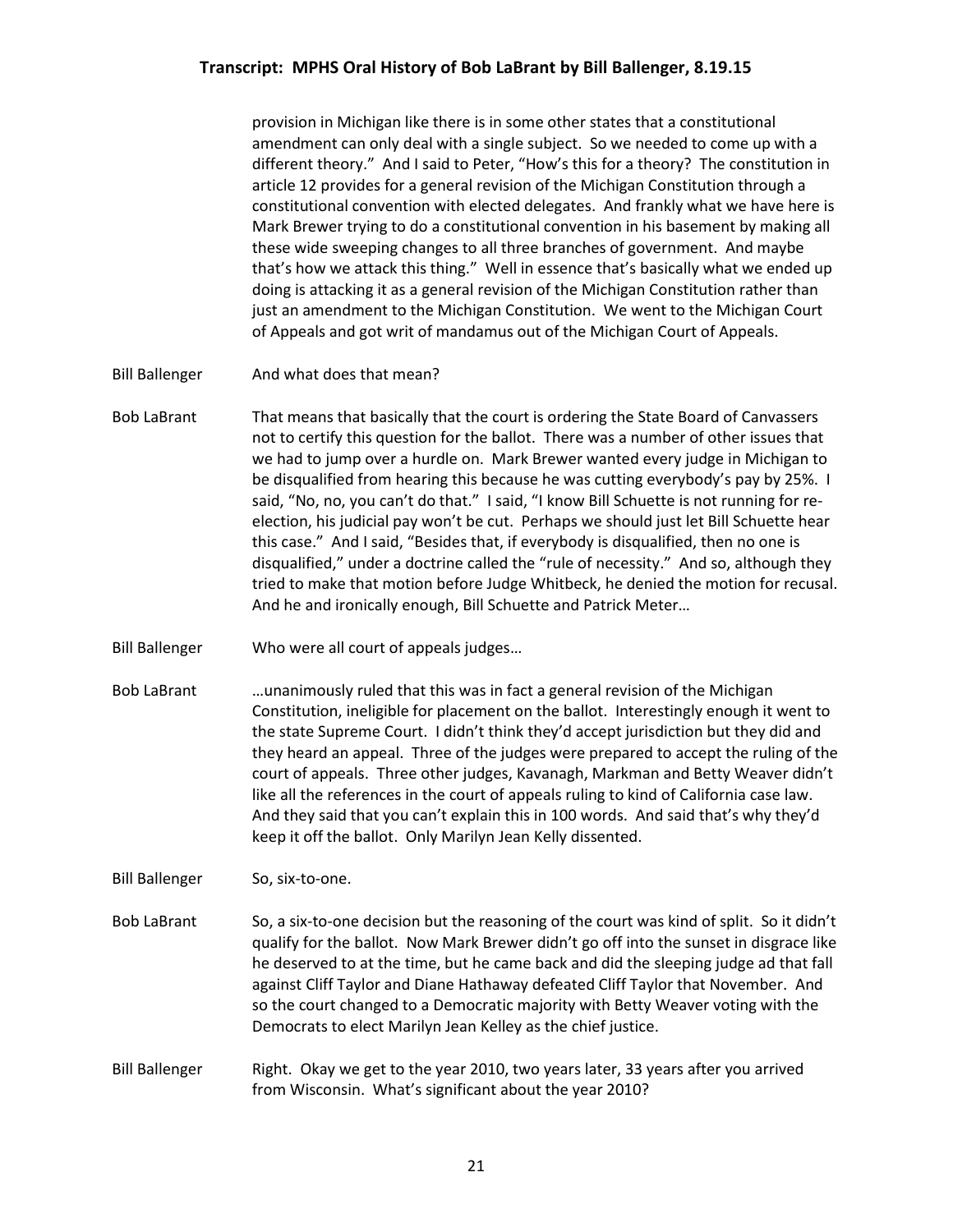| <b>Bob LaBrant</b>    | In 2010 all of the races that were contested on the ballot that year pretty much<br>went to Republicans. Rick Snyder won in a landslide over Virg Bernero. That had an<br>impact on Democratic turnout farther down the ballot. All of the statewide<br>constitutional officers were Republican, Bill Schuette and Ruth Johnson; Attorney<br>General and Secretary of State. Bob Young was re-elected and joining him on the<br>Court was Mary Beth Kelly. So the Republicans now had a four-three majority come<br>January 1 of 2011. Mary Beth Kelly and Bob Young edged out the democratic<br>nominees. One of which, Alton Davis, had succeeded Betty Weaver when she<br>resigned in July of |
|-----------------------|--------------------------------------------------------------------------------------------------------------------------------------------------------------------------------------------------------------------------------------------------------------------------------------------------------------------------------------------------------------------------------------------------------------------------------------------------------------------------------------------------------------------------------------------------------------------------------------------------------------------------------------------------------------------------------------------------|
| <b>Bill Ballenger</b> | Alton Davis, a Democrat appointed by Jennifer Granholm.                                                                                                                                                                                                                                                                                                                                                                                                                                                                                                                                                                                                                                          |
| <b>Bob LaBrant</b>    | That's correct.                                                                                                                                                                                                                                                                                                                                                                                                                                                                                                                                                                                                                                                                                  |
| <b>Bill Ballenger</b> | which had given the Democrats a temporary majority on the Court for about five<br>months.                                                                                                                                                                                                                                                                                                                                                                                                                                                                                                                                                                                                        |
| <b>Bob LaBrant</b>    | Yeah.                                                                                                                                                                                                                                                                                                                                                                                                                                                                                                                                                                                                                                                                                            |
| <b>Bill Ballenger</b> | And then the state House and Senate?                                                                                                                                                                                                                                                                                                                                                                                                                                                                                                                                                                                                                                                             |
| <b>Bob LaBrant</b>    | Yeah.                                                                                                                                                                                                                                                                                                                                                                                                                                                                                                                                                                                                                                                                                            |
| <b>Bill Ballenger</b> | The congressional delegation?                                                                                                                                                                                                                                                                                                                                                                                                                                                                                                                                                                                                                                                                    |
| <b>Bob LaBrant</b>    | The state House I think had 63 seats. That was kind of a high water mark for<br>Republicans. And Democrats, two years previously in 2008, I think had in the high<br>60s                                                                                                                                                                                                                                                                                                                                                                                                                                                                                                                         |
| <b>Bill Ballenger</b> | Yeah, it was 67-43 going into the election. The Republicans picked up 20 seats.                                                                                                                                                                                                                                                                                                                                                                                                                                                                                                                                                                                                                  |
| <b>Bob LaBrant</b>    | Yeah.                                                                                                                                                                                                                                                                                                                                                                                                                                                                                                                                                                                                                                                                                            |
| <b>Bill Ballenger</b> | And they got a 63-47 majority.                                                                                                                                                                                                                                                                                                                                                                                                                                                                                                                                                                                                                                                                   |
| <b>Bob LaBrant</b>    | Yeah. And then the Republicans in the Senate actually had a super majority. They<br>picked up 26 seats, and had an automatic two-thirds majority there. So Supreme<br>Court, statewide constitutional officers, and the House and the Senate. And that<br>probably led the way to a number of legislative initiatives in the 2011-2012,<br>legislative session. The MEA tried to do a recall and succeeded with a state<br>representative. Do you recall his name? The chairman of the House Education<br>Committee?                                                                                                                                                                             |
| <b>Bill Ballenger</b> | Oh, are you talking about Paul Scott?                                                                                                                                                                                                                                                                                                                                                                                                                                                                                                                                                                                                                                                            |
| <b>Bob LaBrant</b>    | Yeah, Paul Scott.                                                                                                                                                                                                                                                                                                                                                                                                                                                                                                                                                                                                                                                                                |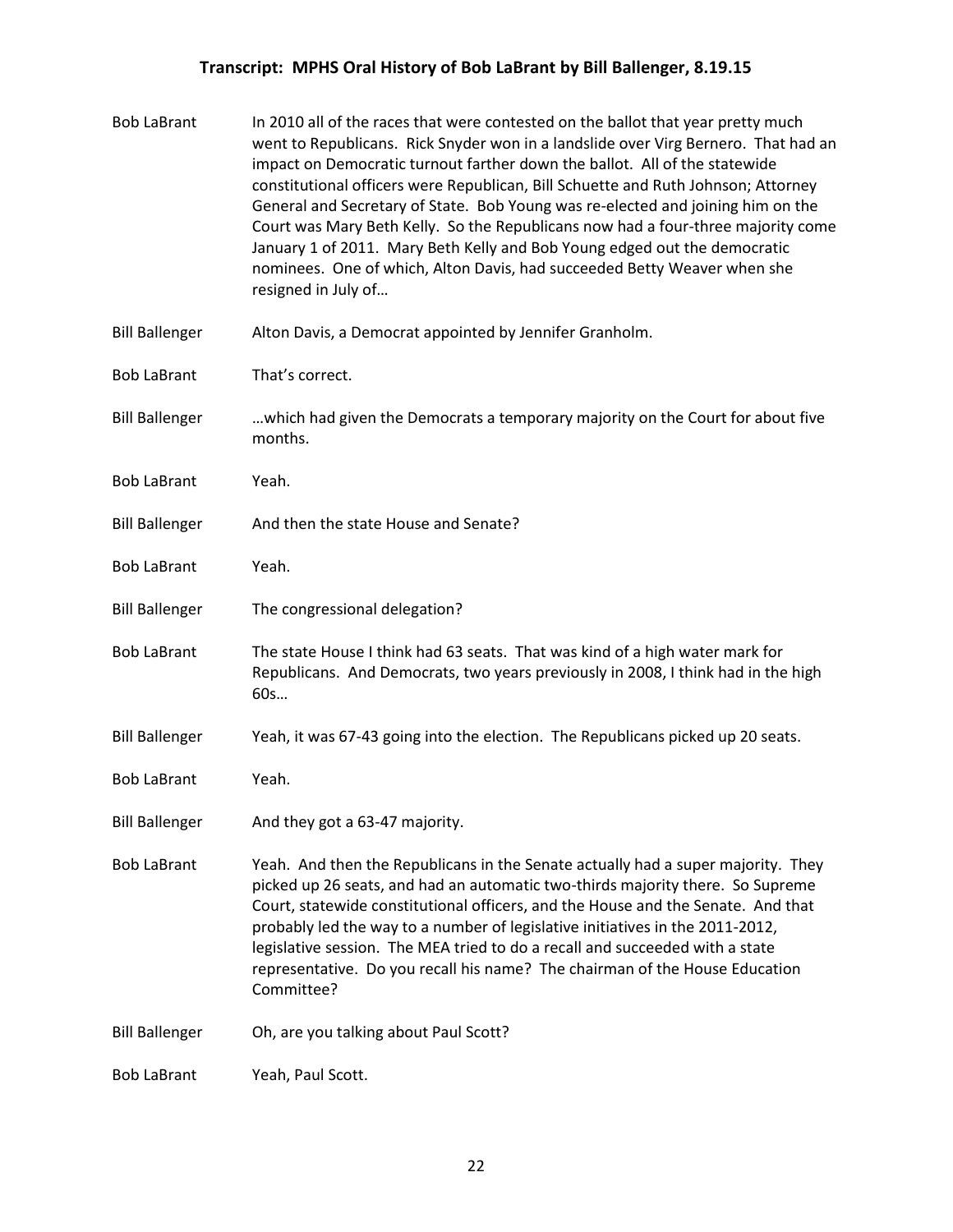- Bill Ballenger State representative from Genesee County.
- Bob LaBrant And Republicans retaliated for that recall with a change in the Public Employment Relations Act and prohibited public bodies from deducting union dues for school teachers. And then the 2012 election saw all sorts of labor union-inspired initiatives put on the statewide ballot. They all failed, all of the constitutional amendments failed. And then the state Legislature, in the lame-duck session, did enact "Right to Work", something that I think no one had ever foreseen going into…
- Bill Ballenger Did the Chamber and or you personally have that much to do with enacting Right to Work in Michigan?
- Bob LaBrant The Chamber did. I was retired by that time, but the Chamber was very active in the campaign on not only Proposal 2…
- Bill Ballenger Which was collective bargaining...
- Bob LaBrant …that was collective bargaining. Then there was the one…
- Bill Ballenger That organized labor had put on the ballot.
- Bob LaBrant Yeah, and then I think there were like two other kind of union-inspired ballot question proposals that they were opposed to. And I know they ran some very effective TV spots: "just vote no" on all of these things. And I didn't get involved in anything until, in the lame-duck session I did get involved in making changes to the recall law. And in doing so, those changes which I think were long-overdue were really inspired by the Wisconsin recall election law with some modifications to it. But nonetheless, no one was subject to recall due to their vote for or against Right To Work, in the 2012 election cycle.
- Bill Ballenger Well in essence the changes you had made to the recall law made it harder to recall public officials. Now some people might criticize that new law saying we shouldn't make it harder to recall them, but it was almost ridiculously easy to recall public officials, particularly for specific folks.
- Bob LaBrant I think with the model that Michigan had adopted for recall, first of all, if you were recalled or subject to a recall you were on the ballot all by yourself and the question was yes or no. And so it was like a scarlet letter put around your chest, and it was more a public humiliation than a political contest. And then if in fact you were successfully recalled you were ineligible to fill the vacancy in a special election. And the changes that were made basically allow the incumbent to appear on the ballot. There can be challengers and whoever gets the most votes finishes out the term, but now it becomes more of a political contest than a political humiliation. Also we took a provision from the Wisconsin law that reduced the time period from 90 days to collect signatures, to 60. Wisconsin had the 60-day requirement along with six other states that have recall. And so that shortened that process as well.